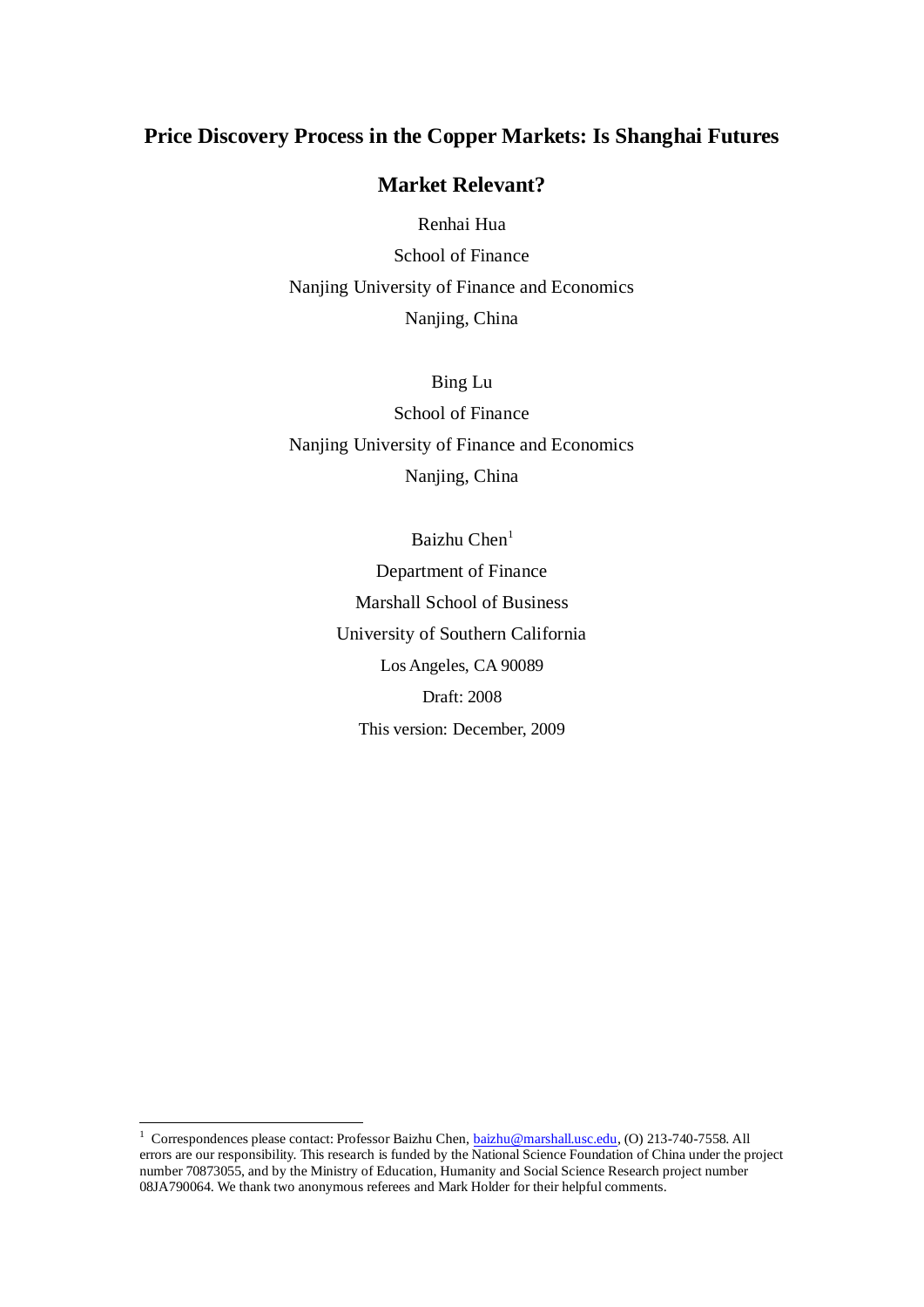# **Price Discovery Process in the Copper Markets: Is Shanghai Futures**

# **Market Relevant?**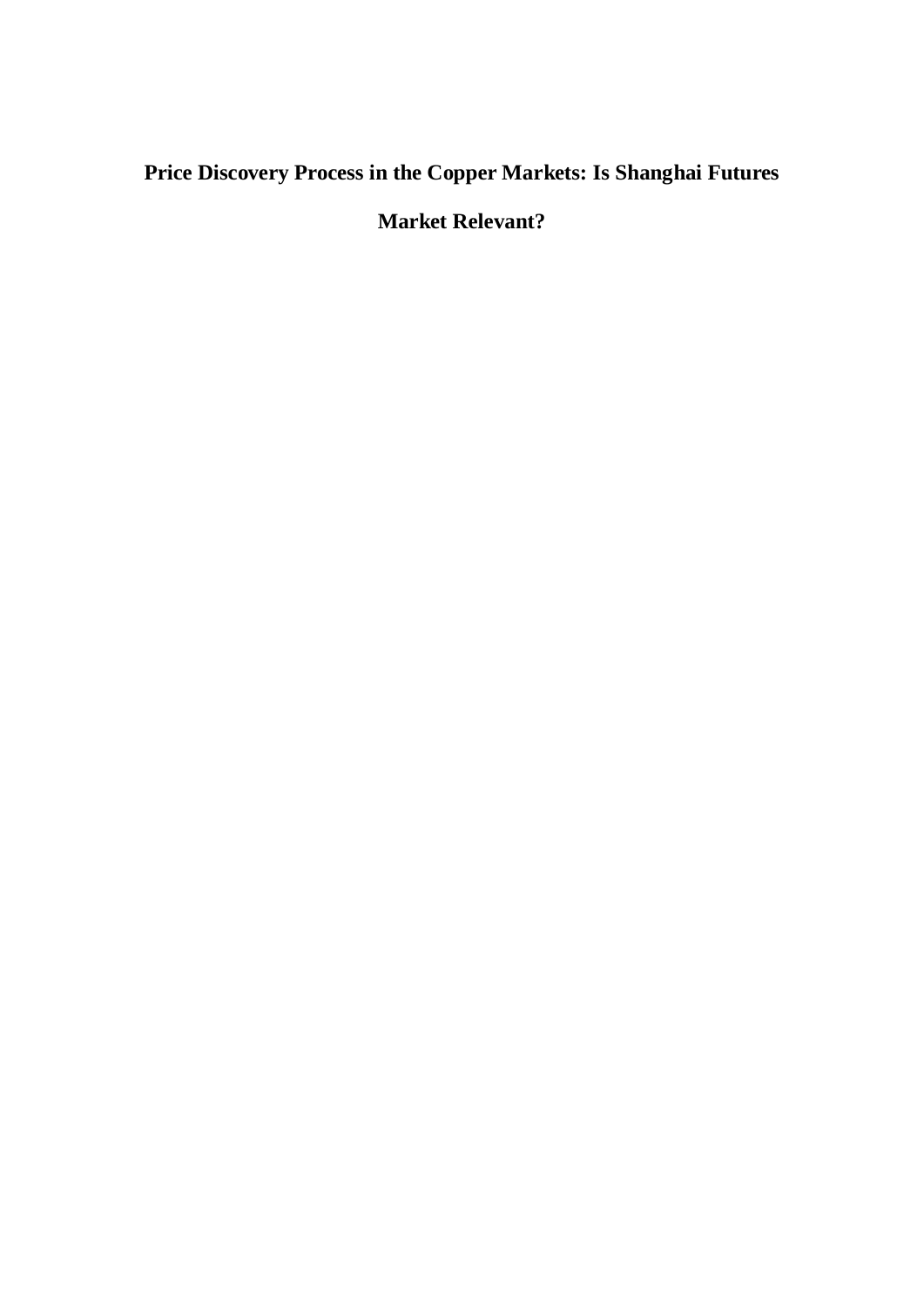**Abstract:** This paper examines the international linkage between the Chinese and other major world copper futures markets in order to study the information spillover process. We find that the copper futures prices of contracts traded on the three major exchanges, Shanghai, London and New York are cointegrated. Using both Gonzalo and Granger (1995) and Hasbrouck (1995) methods, we find that the London market still dominates the price discovery process, contributing over 45%. Though the Shanghai market contributes important information to the price discovery, its share of contribution is still the smallest among the three. The Shanghai Futures Exchange, the second largest copper futures market in the world, contributes about 25%.

**Key words:** Futures Markets; Cointegration Test; common factor components method, information shares method; China. **JEL Codes**: G13, G15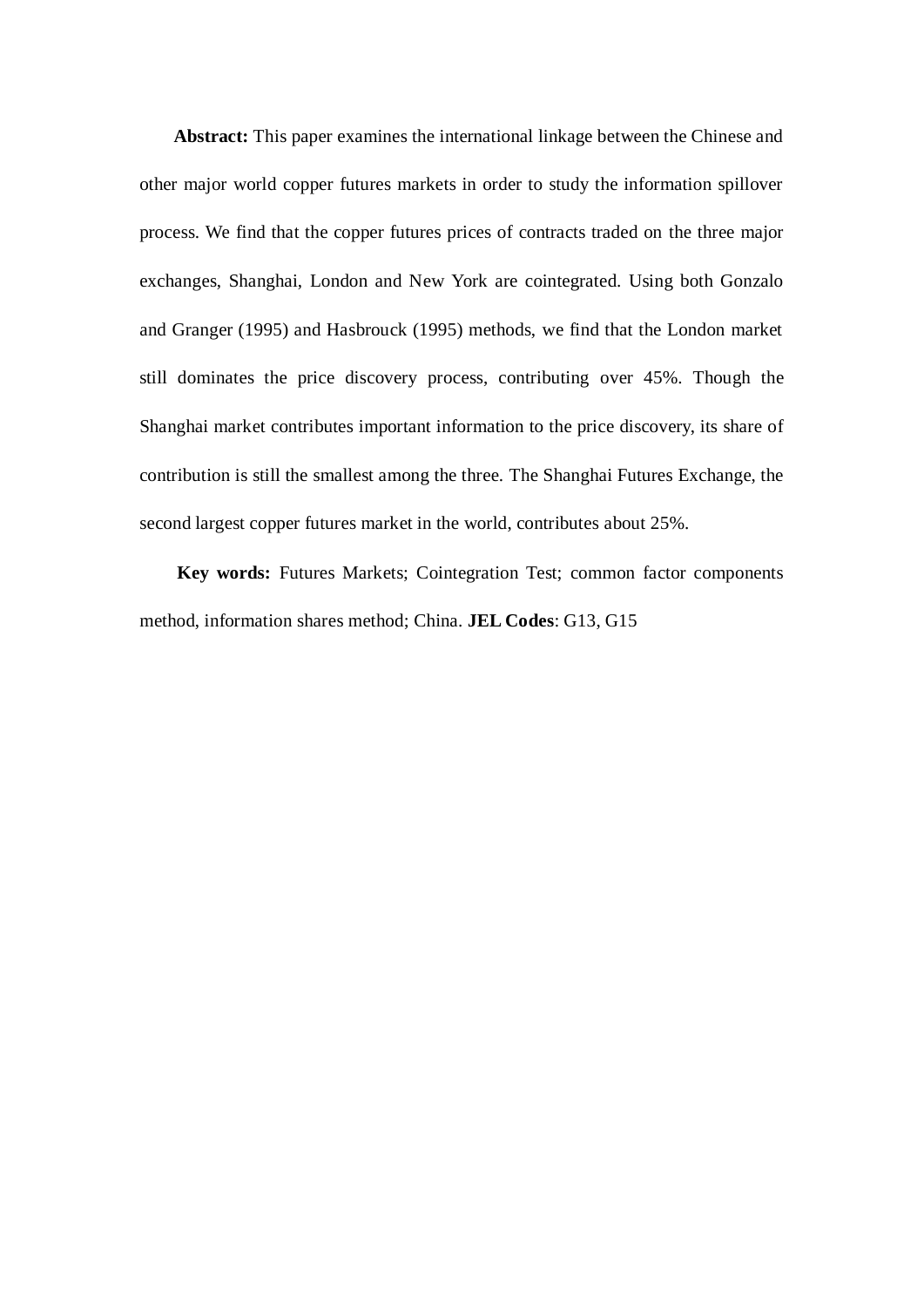## **Introduction**

The objective of this paper is to understand the international linkage between the Chinese and other major world copper futures markets in order to study the information spillover process. One important role that futures markets fill for economic agents is price discovery, a process by which information from one market spills over to another. The speed of information spill-over across different markets is an important element for market efficiency. When a commodity is traded on multiple markets where frictionless and continuous information sharing are possible, market participants can choose any market to trade. On the other hand, if market barriers exist due to transaction costs, rules, and regulations, markets may differ in price discovery and participants may choose where to trade to explore information.

This paper investigates the relative importance of price discovery for copper on the London Metal Exchange (LME), the New York Mercantile Exchange (NYMEX), and the Shanghai Futures Exchange (SFE). While the LME and NYMEX have a long history of trading, the Shanghai Futures Exchange only started to trade copper futures contracts in 1992. Though the SFE is a newcomer relative to the LME and NYMEX, its trading volume has been increasing rapidly in recent years. The SFE is now the second largest copper futures market in the world after the LME. It is important to evaluate the roles played by each market, particularly by the SFE, in price discovery process, which we will do in this paper by utilizing both Gonzalo and Granger (1995), and Hasbrouck (1995) methods.

Many studies have sought to understand the relationship between futures prices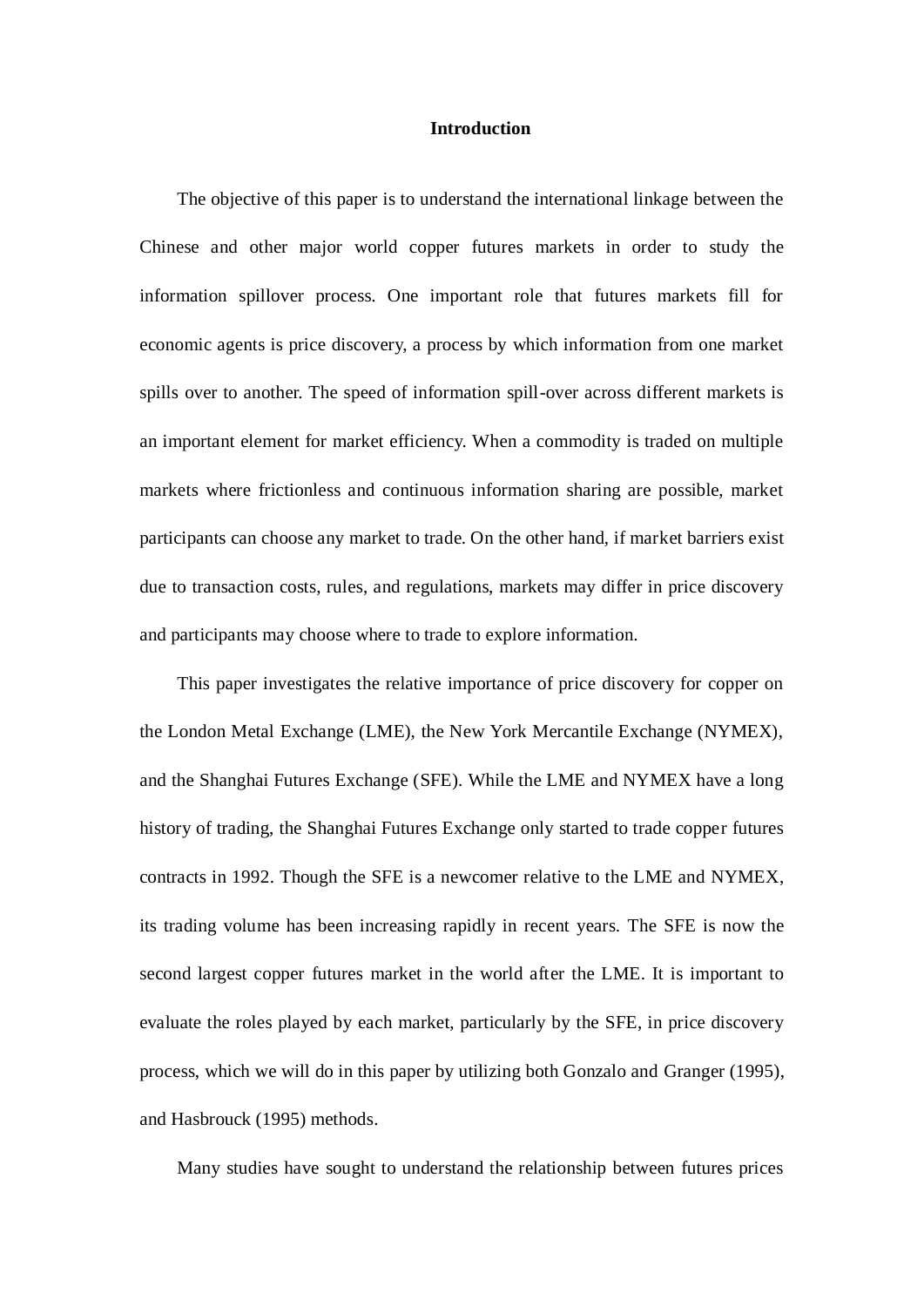of the same underlying asset in different markets<sup>2</sup>. There is evidence that each of the markets for which securities are multiply listed contributes to price discovery. Garbade and Silber (1979) empirically test price relationship among dually listed securities that are traded on the NYSE and regional stock exchanges. They find that the satellite markets (regional exchanges) contribute to price discovery in the sense that disclosure of satellite market prices will affect transactions prices in the dominant market (NYSE). Employing the error-correction model of Engle and Granger (1987), Harris, McInish, Shoesmith, and Wood (1995) investigate price discovery for IBM on the NYSE, Midwest, and Pacific exchanges. Ding, Harris, Lau, and McInish (1999) examine the relative price discovery contributed by a stock traded on both Malaysia and Singapore exchanges. They find that exchanges outside the home country can contribute substantially to price discovery. Using both Hasbrouck and Gonzalo-Granger methodologies for extracting the information content held in the Singapore Exchange and Taiwan Futures Exchange, Roope and Zurbruegg (2002) show that strong evidence exists to suggest price discovery primarily originates from the Singapore market for the Taiwan Index Futures. Booth, Brockman, and Tse (1998) have found a cointegration relationship between the prices of wheat futures contracts traded on the Chicago Board of Trade (CBOT) and the Winnipeg Commodities Exchange (WCE) of Canada. They have also found that the Chicago contract prices lead the Winnipeg contract prices with no feedback. Covrig, Ding, and Low (2004) study the information transmission among the Tokyo, Osaka and Singapore exchanges,

<sup>-</sup><sup>2</sup> There are also a large number of empirical studies on price discovery between futures and underlying spot markets. For example, McMillan, 2005; Pattarin and Ferretti, 2004; Pizzi, Economopoulos, and O'Neill, 1998; Ryoo and Smith, 2004.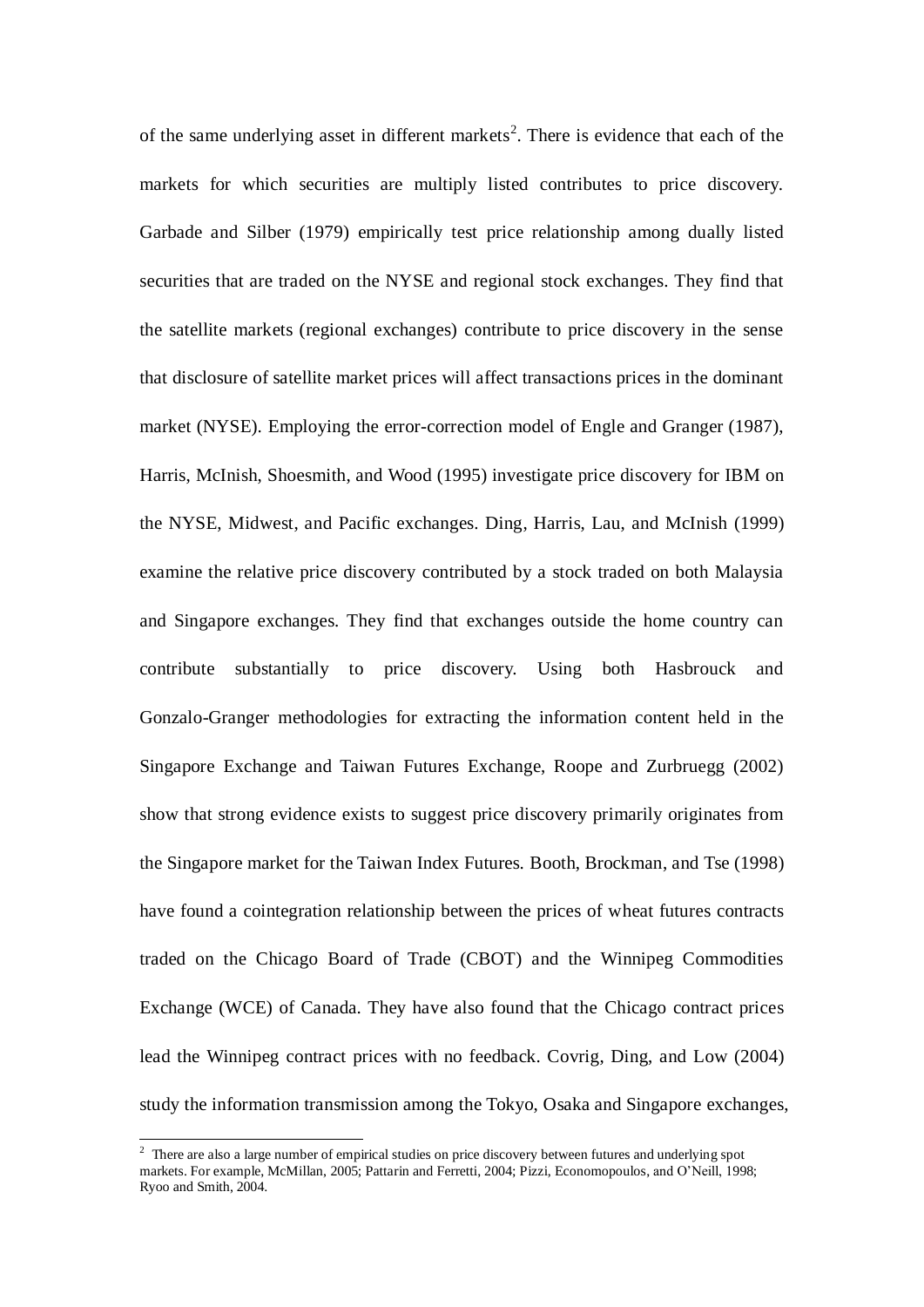using tick instead of daily data. They quantify the contribution of each market and conclude that the Singapore Exchange contributes a share of around 33% in the price discovery process of the Nikkei 225 index despite it being a foreign futures market with a much smaller trading volume. Using daily futures data of gold, platinum, and silver futures contracts, Xu and Fung (2005) examine information transmission across U.S. and Japanese markets. They find that the pricing transmission across both markets is strong, with U.S. information playing a leading role.

Though the Chinese futures markets have grown in importance, they are yet to be intensively studied in academic circles. Only in the past few years does there seem to be a growing interest in understanding the role of Chinese futures markets in the information transmission process of the global commodity markets. Wang and Ke (2005) tested the efficiency of the Chinese agricultural commodity futures markets. Hua and Chen (2007) studied the cointegration relationships between the futures prices of several commodities—copper, aluminum, soybean and wheat—traded on the Chinese futures exchanges and their counterparts on the major futures exchanges around the world.

None of the research has studied the role played by the Shanghai Futures Exchange in the information transmission process in global commodity markets. Given the growing eminence of the Shanghai market, it is important to quantify its role in the price discovery process. This paper intends to do this by evaluating the importance in information gathering in copper futures contracts traded on the SFE in relation to other major markets, specifically, the LME and NYMEX. We quantify the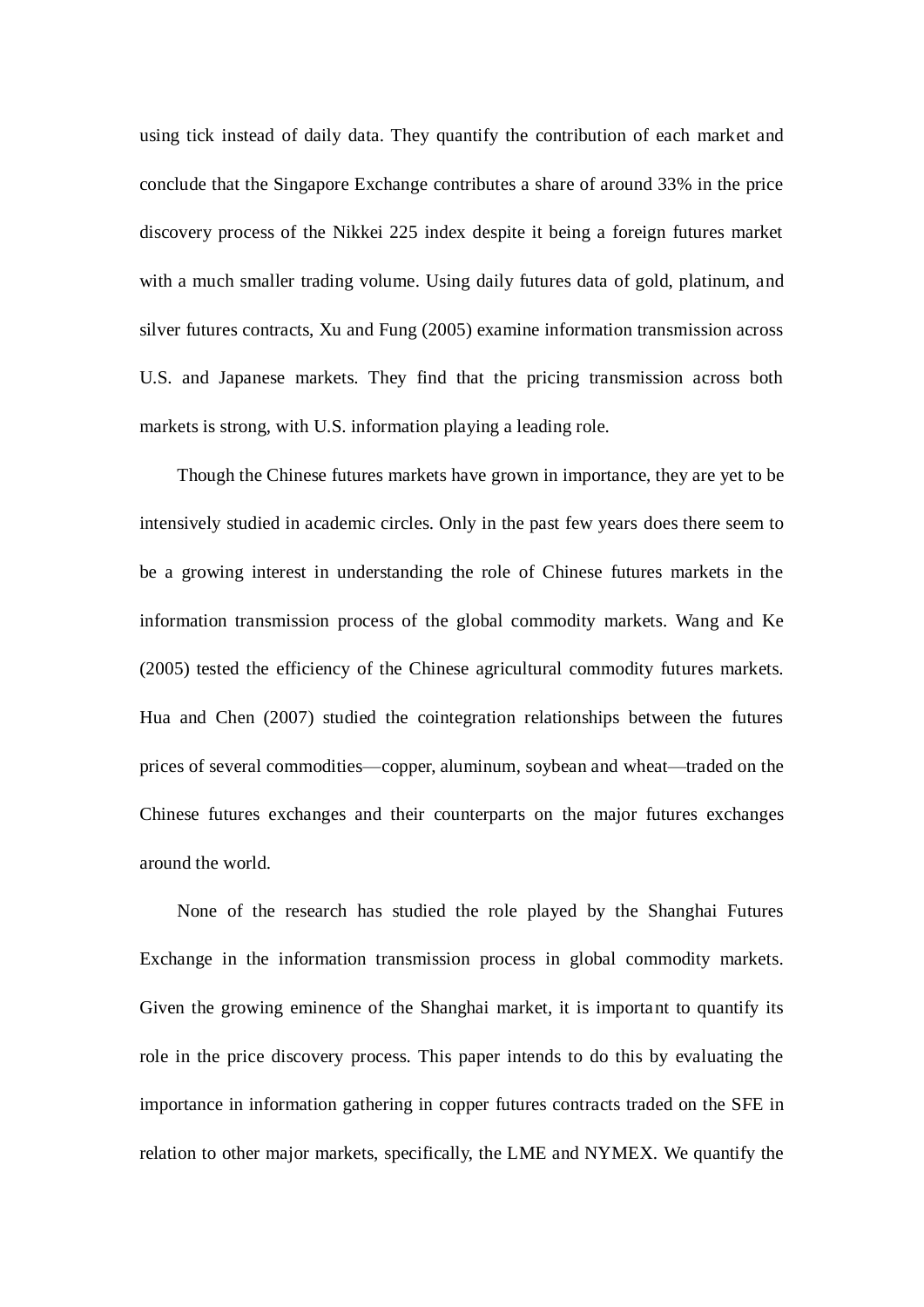contribution of each market and provide evidence of price discovery for the Shanghai Futures Exchanges.

The next section provides a brief description of the Chinese futures markets. We also describe the data in this section. After that, we test whether the futures prices of contracts traded on the Shanghai, London and New York exchanges are cointegrated. In Section IV, we use several different test methods to shed light on the role of one futures exchange in the price discovery process. The final section summarizes and concludes.

## **Overview of the SFE and the Data**

The growing importance of the Shanghai Futures Exchanges in copper futures trading coincides with the growing copper consumption in China. China is now the largest copper consumer in the world, consuming 5.2 million metric tons in 2008, which accounts for more than 27% of the world supply. Over 28% of copper consumed in China is imported. Consequently, the trading volume in terms of tonnage on the SFE has surpassed that on the NYMEX, becoming the second largest exchange next to the LME. In 2008, the copper trading volume on the SFE was 103.9 million tons while it was 52.4 million tons on the NYMEX and 662.7 million ton on the LME. The SFE copper futures price is now an important indicator to copper mining companies around the world.

It is important to point out that there are differences among the LME, NYMEX,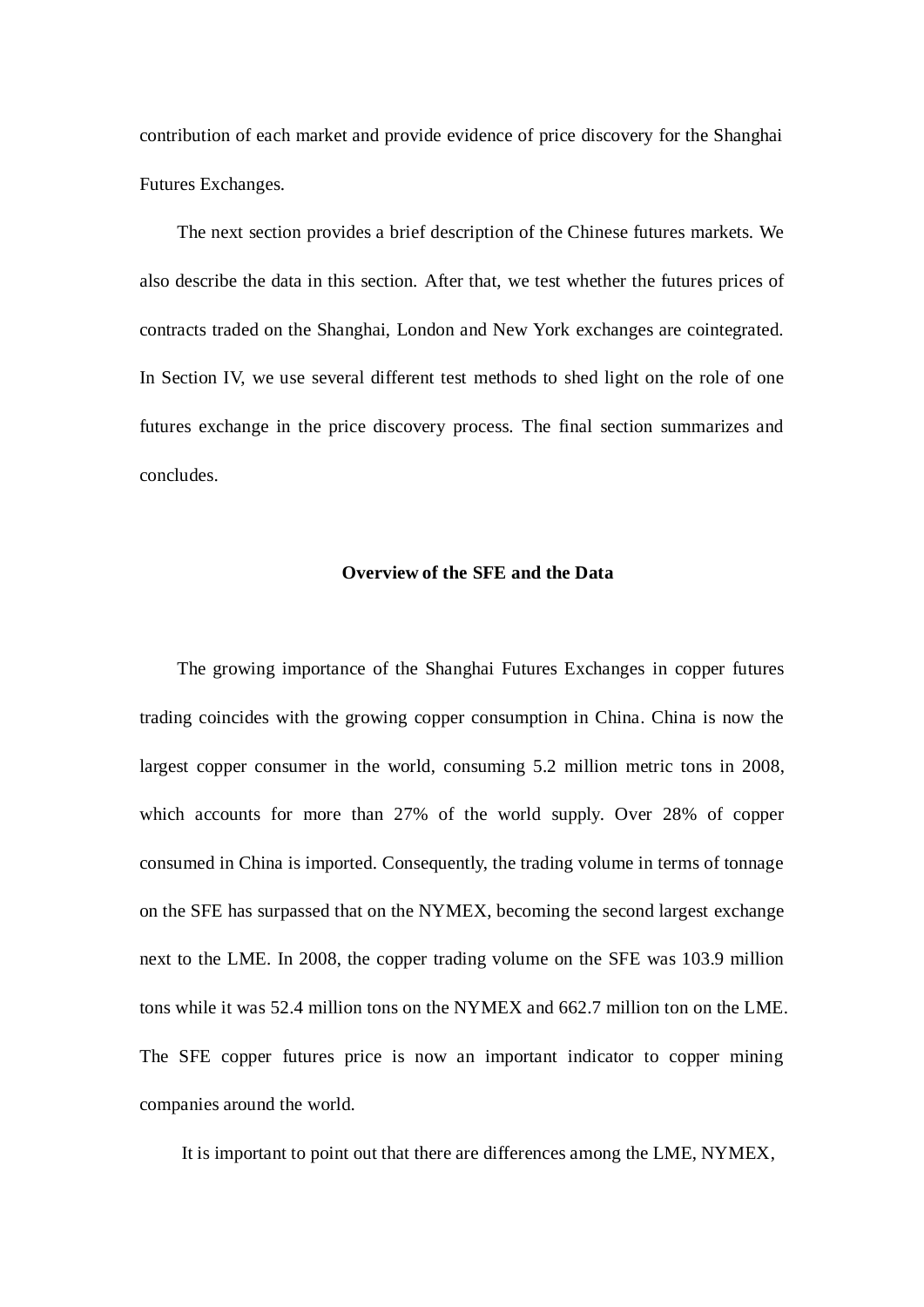and SFE in terms of trading schedules. The SFE only employs a computer auction trading system. It trades from 9:30 to 11:30, and from 13:30 to 15:00. On the other hand, both LME and NYMEX use the traditional open outcry auction trading system as well as computer auction trading system. The trading periods on the LME floor are  $12:00 - 12:05$ ,  $12:30 - 12:35$ ,  $13:15 - 14:45$ ,  $15:10 - 15:15$ ,  $15:50 - 15:55$ , and  $16:15$ – 16:55 in local time. The computer auction system of the LME runs from 1:00 – 19:00 in local time since 2006<sup>3</sup>. The NYMEX floor trades futures contracts from 8:10 to 13:00, while its computer auction trading system trades from 15:15 to 8:00 the next day for weekdays, and from 19:00 to 8:00 from Sunday to Monday. We follow Xu and Fung (2005) to use the transaction data of floor trades on the LME and NYMEX<sup>4</sup>. For the Shanghai Futures Exchange, we use the transaction data based on the computer auction system. Table 1 compares the floor opening and closing time of these three exchanges when all are converted into Beijing time. We notice that there are no overlaps of trading periods between the SFE and LME or NYMEX. The LME or NYMEX starts to trade in a day after the SFE closes trading. There are overlaps in trading periods between the LME and NYMEX, but the NYMEX opens and closes later than the LME.

## *Table 1 here*

In addition, the contract months for copper futures traded on the three exchanges are different. To be consistent, we need to construct the price time series

<sup>&</sup>lt;sup>3</sup> Before June 1, 2006, the LME electronic trading period was from 7:00 in the morning to 19:00 in the evening.

<sup>&</sup>lt;sup>4</sup> To make sure that our conclusions are not dependent on the choice of data, we also conduct tests using data from electronic trading systems of the LME and NYMEX. Our conclusions are the same.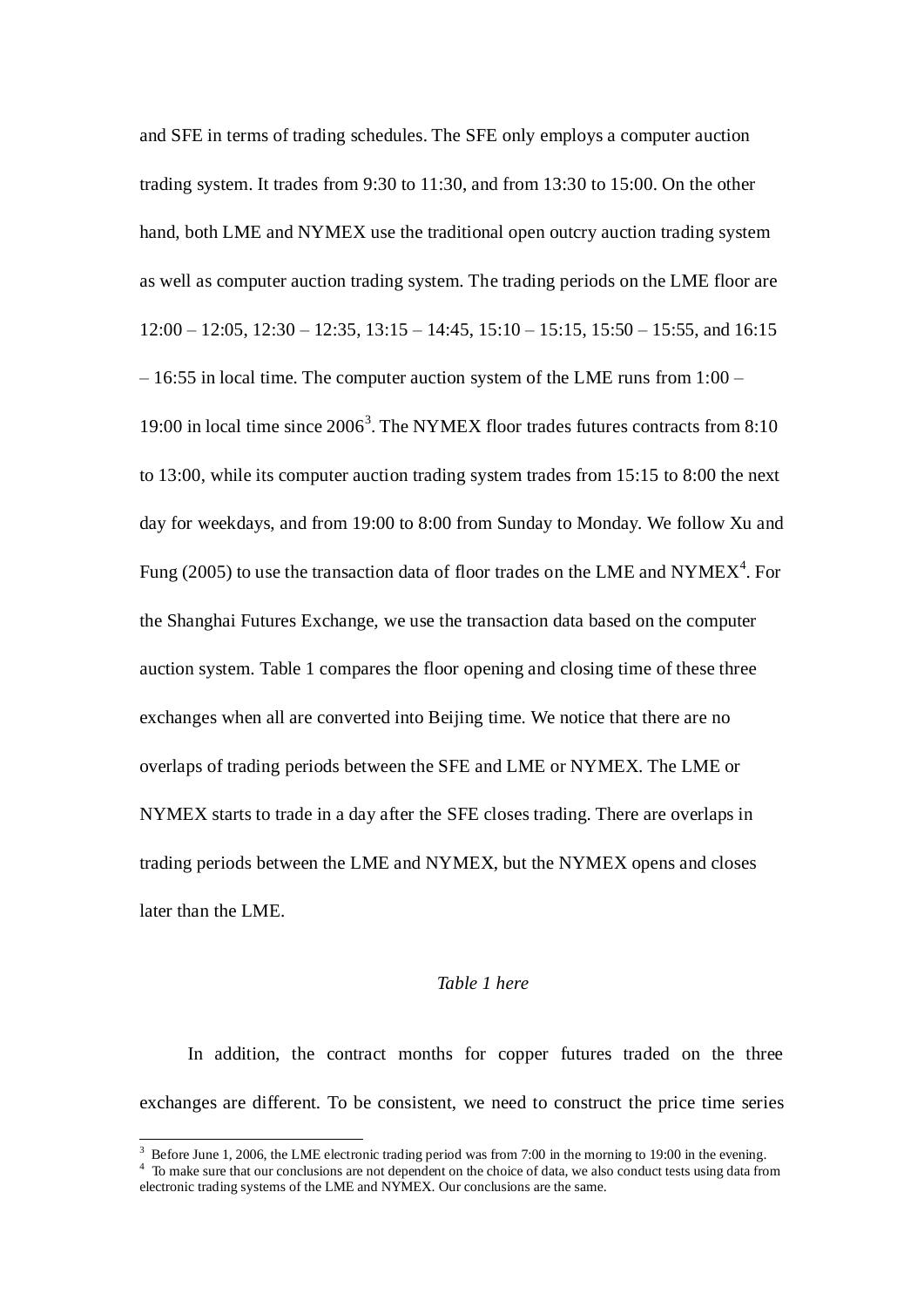that are comparable with each other. The LME trades 3, 15, and 27 month continuous contracts. We use three-month daily closing futures prices on the LME. Unlike the LME, both SFE and NYMEX trade contracts that expire within certain period. Thus, we need to construct a continuous futures price series for contracts traded on these two exchanges in the following way. For a given trading month, called M, we collect the daily closing prices for a contract deliverable in M+3 month. On the first day of the next calendar trading month  $(M+1)$ , we roll over to the next contract deliverable in M+4 month. For example, if the calendar trading month is February, the daily closing price of the contract deliverable in May is collected. On the first day of March, we roll over to the daily closing prices of the contract deliverable in June; the daily closing price of the contract deliverable in June is collected.

Our sample runs from January 2, 1998 to December 31, 2008.<sup>5</sup> We delete non-matching data caused by holidays and non-trading dates in order to make the data of the Chinese and world copper futures prices comparable. In doing so, we obtain our data samples for copper futures prices with a sample size of 2570.

We also consolidate the quotation units for our data. The quotation unit for copper futures contracts traded on the LME is US\$ per ton, while the quotation unit on the NYMEX is cents per pound. The Chinese futures contracts are quoted as yuan per ton. For consistency, we converted all the LME and NYMEX quotation unit into yuan per ton.<sup>6</sup>

<sup>5</sup> Our data samples are collected from Shihua Financial Analysis Databank, which contains futures prices from both Chinese and non-Chinese futures exchanges.

<sup>&</sup>lt;sup>6</sup> The Chinese currency, RMB, is denominated in Yuan. We used the daily exchange rate to convert dollars into the Chinese currency. One pound is 0.454kg.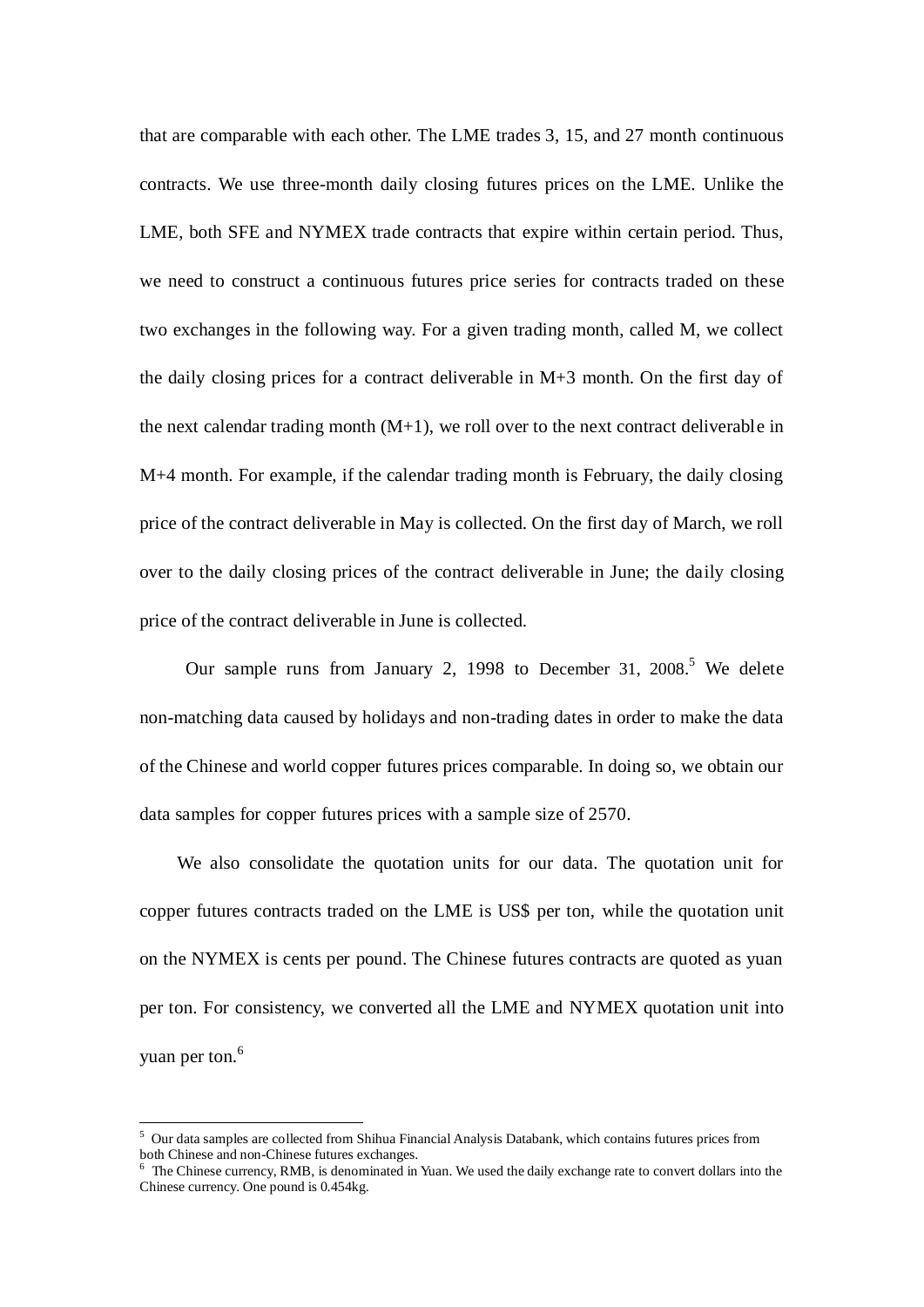Table 2 displays the descriptive statistics of returns on the copper futures continuous contracts traded on the three markets. All the futures returns indicate significant skewness and kurtosis, and do not follow normal distribution. The Q-statistics show that there is a serial correlation in the futures returns of the SFE, LME and NYMEX at  $5\%$ confidence level. Finally,  $Q^2(24)$ indicates heteroscedasticity in all the futures returns.

## *Table 2 here*

There is a significant amount of overlap in trading periods between the LME and NYMEX. On the other hand, the trading periods of the SFE do not overlap at all with either the LME or NYMEX<sup>7</sup>. Comparing the volatilities of futures returns of these three exchanges may reveal the patterns of information flow among these three markets. The volatilities of these three exchanges in both trading and non-trading period are listed in Table 3. The volatility during the trading period is computed by calculating the variance of  $Ln(C_t) - Ln(O_t)$ , where  $O_t$  and  $C_t$  denote the opening price and the closing price, respectively. It measures the variance of price during the trading period of day t. The volatility during the non-trading period is computed by calculating the variance of  $Ln(O_t) - Ln(C_{t-1})$ , where  $O_t$  and  $C_{t-1}$  denote the opening price on day t and the closing price on day t-1, respectively. It measures the variance of price from the closing of day t-1 to the opening of day t. Many empirical studies (Fama 1965; French & Roll 1986; Chan & Chan 1993) have shown that the

 $7$  We refer to the floor trading time.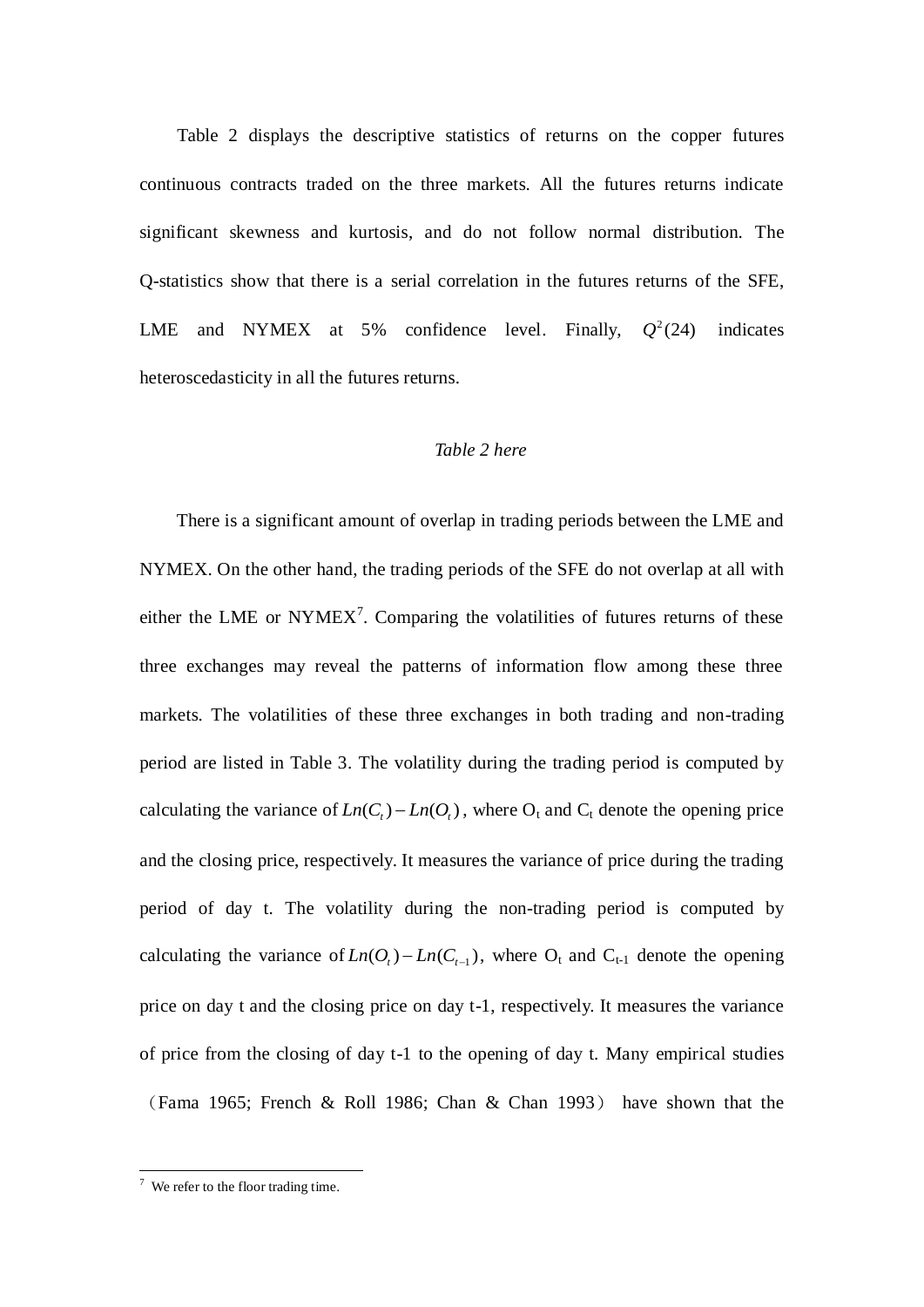volatilities during the trading period are larger than the volatilities during the non-trading period. A possible explanation for this phenomenon is that the market information is released during the trading period in general, and there are lots of noise traders in the market. Table 3 suggests that the volatilities of the LME and NYMEX during the trading period are indeed larger than non-trading period. However, the volatility of the SFE shows a different pattern comparing the volatilities of the LME and NYMEX. The SFE price during the non-trading period is much more volatile than the trading period. Further, the volatility of the SFE is much larger than either the LME or NYMEX, irrespective to trading period or non-trading period. We notice that the volatility of the SFE during the non-trading period is more than 600 times of its volatility during the trading period. This is because the opening prices of contracts on the SFE are often affected by information coming from the LME and NYMEX. This leads to the opening prices of the Shanghai market much different from its closing prices of previous days.

#### *Table 3 here*

## **Cointegration**

The purpose of this paper is to estimate the contribution to price discovery by each of the three markets. Before estimation methods can be applied, we need to conduct a test for cointegration among the three markets. In order to perform the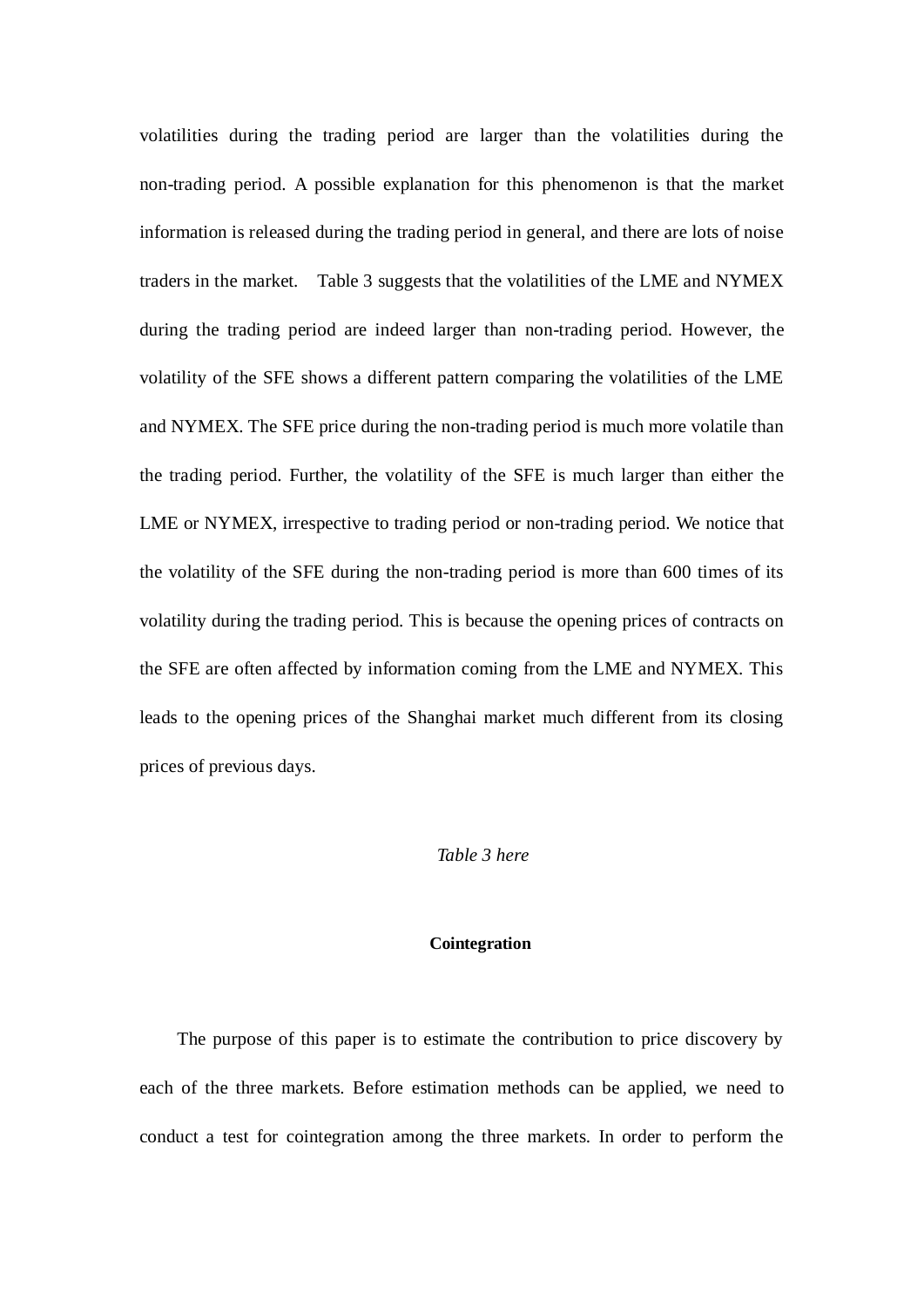cointegration test, we first determine the order of integration of each price series. We use the standard Augmented Dickey-Fuller (ADF) test to determine if the unit root exists in each time series<sup>8</sup>. We select the optimal lag length for the equations based on Akaike Information Criterion  $(AIC)^9$ . Table 4 shows the ADF test results for the price series,  $F_t$ , as well as for the first difference of the price series,  $\Delta F_t$ . The results indicate that all the time series of futures prices are non-stationary but that their first differences are stationary. We conclude that all the futures prices follow the I(1) process.

### *Table 4 here*

Since all the futures prices follow  $I(1)$ , we can test the cointegration relationship among these prices. This is done using the Johansen method (1988) to test the null hypothesis of at most zero, one, or two cointegrating vectors using the trace as well as the maximum eigenvalue statistics. Table 5 shows the Johansen cointegration test results. The null hypotheses of  $r = 0$  and  $r \le 1$  cointegrating vectors are successfully rejected by the Johansen trace as well as maximum eigenvalue test. We conclude that the system has two cointegrating vectors and one common stochastic trend. There is a cointegration relationship binding the price series of the futures contracts traded on these three exchanges.

 $8\text{ The ADF test for the null hypothesis of unit root tends to have low power against the alternative hypothesis of the system.}$ stationarity. Thus, deciding whether a time series is integrated or not based on the Augmented Dickey-Fuller test may be inadequate. To address this inadequacy, we used a test developed by Kwiatowski, Phillips, Schmidt, and Shin (1992), which complements the ADF test for unit root by testing the null hypothesis of stationarity. The KPSS test confirms our ADF results.

<sup>&</sup>lt;sup>9</sup> Used Schwarz Information Criterion (SIC) does not change our conclusions.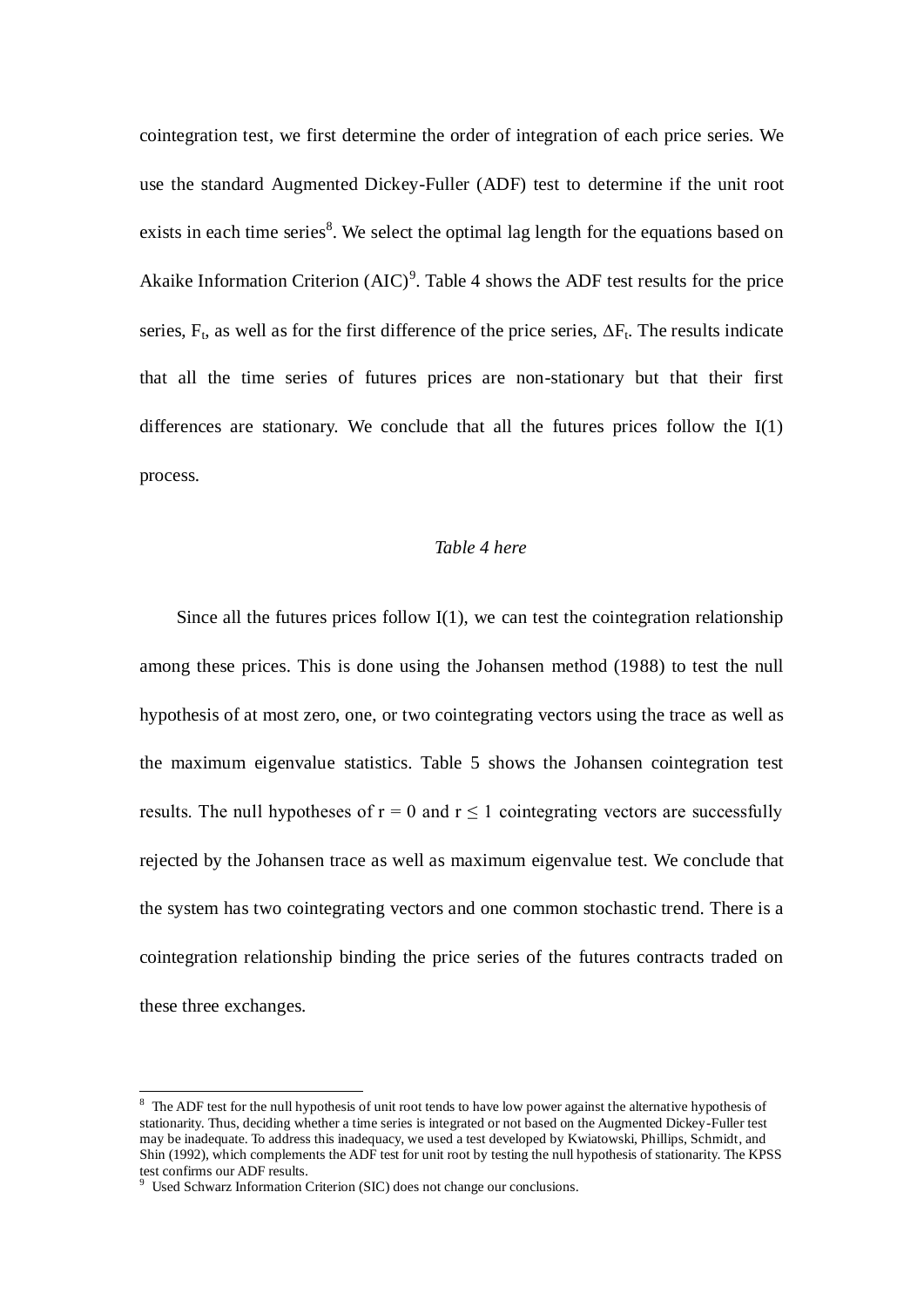## *Table 5 here*

The cointegration results suggest that the futures prices of the three exchanges move together over the long run. Even though futures prices of copper are non-stationary, implying that they can diverge from each other in the short run, arbitrage activities should prevent them from drifting away from each other for too  $long^{10}$ .

#### **Price Discovery**

In this section, we investigate the linkage among the three futures exchanges and evaluate the contributions of each market to the price discovery process. Since the price series of the SFE, LME, and NYMEX are cointegrated, we can apply several test methods to shed light on the role of each futures exchange in the price discovery process. These test methods include the error correction model (ECM), the Hasbrouck (1995) information shares approach, Gonzalo-Granger common factor component method, and Granger causality test.

We first investigate the lead-lag relationship among the three price series using the error correction model. Because the Shanghai market is ahead of London and New York, the lead-lag relationship using the same day price data may reflect the impact of

 $10$  Though foreign investors are not permitted to trade directly in the Chinese futures exchanges, frequent arbitrage activities still exist to limit price deviation from each market. For example, if the SFE price is lower than the LME closing price substantially (after taking into account all the transaction cost), investors in China can long the copper futures contracts traded on the SFE. They can short the London contracts (Chinese institutional investors are permitted to do so) the next day. Though it is not a riskless arbitrage due to the time difference, this tends to narrow the price difference between the two markets.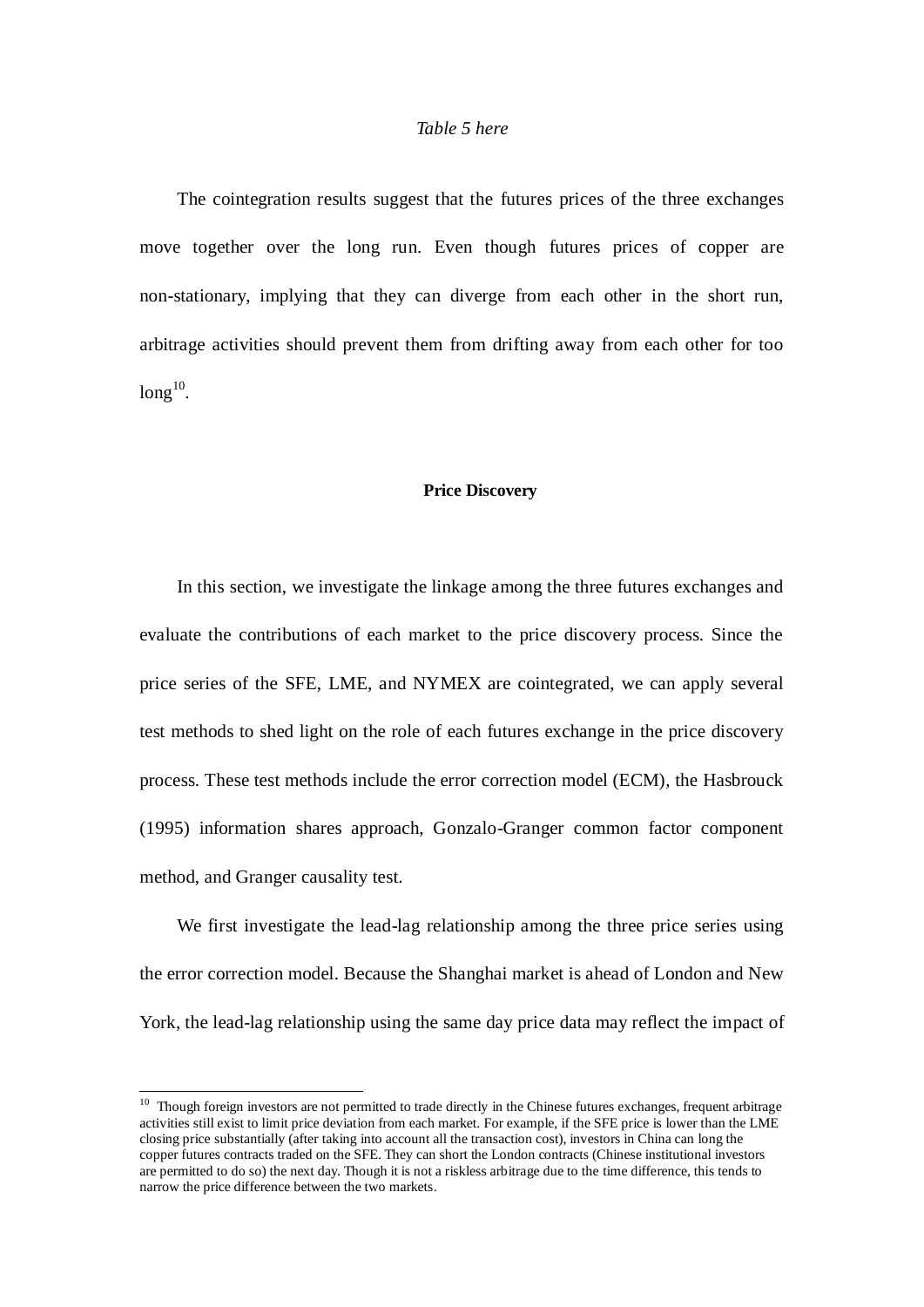Shanghai market on the LME or NYMEX. Though the closing price of the London market or New York market does not impact the same day Shanghai price, it may affect the next day price of the SFE. By taking into consideration of this non-synchronized nature of trading, we use the following error correction model (ECM) to represent the price dynamics of the three exchanges:

$$
\Delta SH_t = w_1 + \sum_{i=1}^q \alpha_{1i} \Delta SH_{t-i} + \sum_{i=1}^q \beta_{1i} \Delta ID_{t-i} + \sum_{i=1}^q \gamma_{1i} \Delta NY_{t-i} + \kappa_1 (LD_{t-1} - SH_{t-1}) + \theta_1 (NY_{t-1} - SH_{t-1}) + \varepsilon_{1t}
$$
 (1)

$$
\Delta ID_t = w_2 + \sum_{i=1}^q \alpha_{2i} \Delta SH_{t+1-i} + \sum_{i=1}^q \beta_{2i} \Delta ID_{t-i} + \sum_{i=1}^q \gamma_{2i} \Delta NY_{t-i} + \kappa_2 (LD_{t-1} - SH_t) + \theta_2 (NY_{t-1} - LD_{t-1}) + \varepsilon_{2t} \quad (2)
$$

$$
\Delta N Y_t = w_3 + \sum_{i=1}^q \alpha_{3i} \Delta S H_{t+1-i} + \sum_{i=1}^q \beta_{3i} \Delta I D_{t-i} + \sum_{i=1}^q \gamma_{3i} \Delta N Y_{t-i} + \kappa_3 (N Y_{t-1} - I D_{t-1}) + \theta_3 (N Y_{t-1} - S H_t) + \varepsilon_{3t} \tag{3}
$$

where  $\Delta$  is the first difference. SH<sub>t</sub>, LD<sub>t</sub>, and NY<sub>t</sub> are the closing prices of contracts on the Shanghai, London and New York markets, respectively.  $\alpha_{ji}, \beta_{ji}, \gamma_{ji}$ ,  $j = 1, 2, 3$ , are the short term adjustment coefficients.  $q$  is the lag length, determined according to AIC.  $\varepsilon_{1t}$ ,  $\varepsilon_{2t}$  and  $\varepsilon_{3t}$  are white noises, following a joint normal distribution.  $\kappa_i$ and  $\theta_i$  (i=1,2,3) are the coefficients for the error correction terms. These coefficients have two interpretations. They first indicate the adjustment speed and direction if prices deviate from each other. They also provide information on the Granger causal direction among the three prices. Notice that in equation (2) and (3), time t price in Shanghai is used to calculate its deviation from t-1 price in either London or New York, due to the time difference of the Shanghai market and the other two.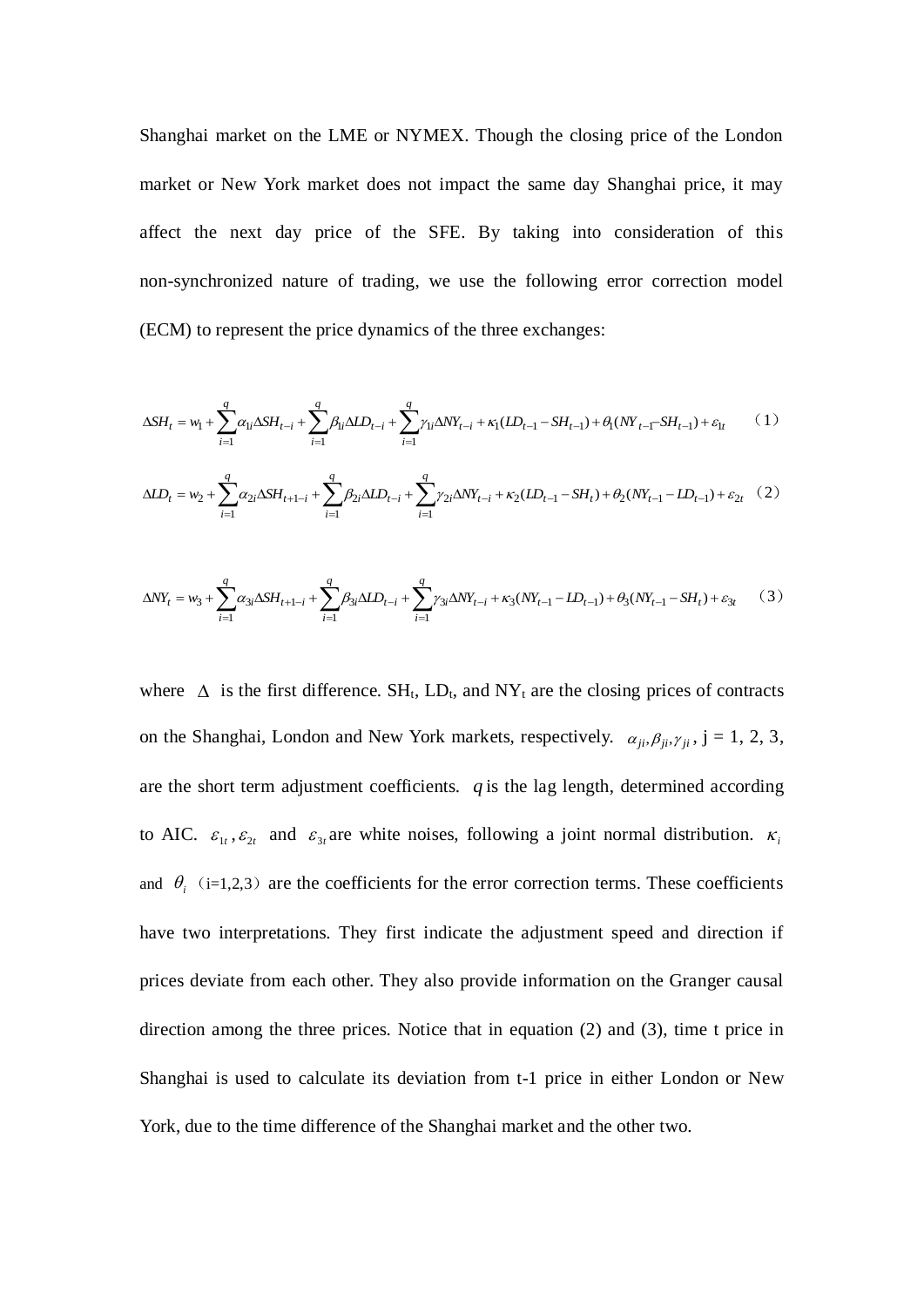#### *Table 6 here*

Table 6 shows the error correction model and Granger causality test results. Equation (1) contains information regarding the impact of the LME and NYMEX prices on the SFE prices. By estimating equation (2) and (3), we can interpret the impact of the SFE prices on the LME and NYMEX futures prices, because the SFE futures contracts trade ahead of the LME and NYMEX. We find that all coefficients are significant at 5 percent level of significance, except  $\alpha_2$  in equation (1),  $\gamma_2$  in equation (2) and  $\beta_2$  in equation (3), indicating that each market is influenced by price changes of the other two markets.

To further understand the price discovery process, we need to quantify the contribution of each market. We achieve this objective by using the common factor components approach of Gonzalo and Granger (1995) as well as the information share approach of Hasbrouck (1995).

The Gonzalo and Granger (1995) approach is based on a vector error correction model. It uses the error term to distinguish the permanent factor component of the prices from the transitory component due to noises. According to this approach, if the prices of the three markets are cointegrated, a vector error correction model to estimate the contribution of one market to the revelation of the innovations can be specified as:

$$
\Delta p_{i,t} = c_i + \sum_{j \neq i}^{2} \alpha_{i,j} (p_{i,t-1} - p_{j,t-1}) + \sum_{i=1}^{3} \sum_{q=1}^{Q} \gamma_{i,t-q} \Delta p_{i,t-q} + \varepsilon_{i,t}
$$
\n(4)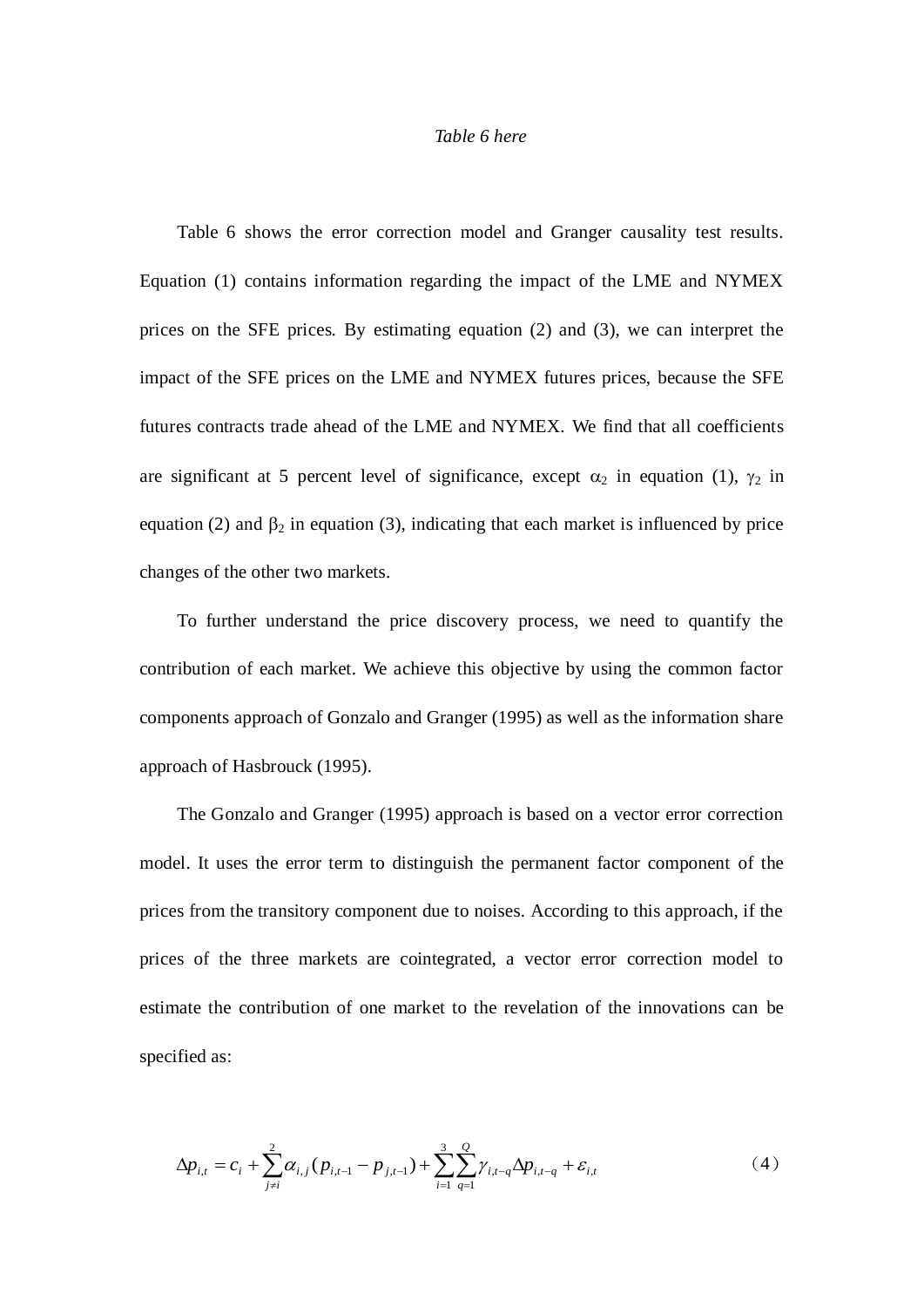where indices 1, 2, and 3 correspond to the SFE, LME, and NYMEX.  $\Delta p_{i,t}$  is the change of prices in market  $i$  ( $i = 1, 2, 3$ ) at time  $t$ .  $\alpha_{i,j}$  measures the price adjustment speed between market *i* and *j*.  $\gamma_{i,t-q}$  is the lag *q* autoregression coefficient for market *i*. Q is the optimal lag length.  $\varepsilon_{i,t}$  is the error term.

According to Gonzalo and Granger (1995), we can decompose the price into a permanent and a temporary component:

$$
p_t = f_t i_n + \varepsilon_t \tag{5}
$$

Where  $p_t = (p_{1,t}, p_{2,t}, p_{3,t})'$  is the price vector,  $f_t$  is a vector consisting the common factors,  $i_n$  is the unit row vector.  $f_i i_n$  reflects the common factor components of the market information, while  $\varepsilon_t$  shows the temporary components.

We can further represent the common factor  $f_t$  as a linear combination of prices of these three markets,  $f_t = \eta p_t$ , where  $\eta = (\eta_1, \eta_2, \eta_3)$  is a vector coefficient for common factors. If we standardize  $\eta$  so that  $\sum_{i=1}^{3} \eta_i =$ 1 1 *i*  $\eta_i = 1$ , each  $\eta_i$  can be interpreted as the contribution of market  $i$  to price discovery.

While the Gonzalo and Granger (1995) approach constructs a permanent component that is a simple combination of the data ( $f_t = \eta p_t$ ) where the coefficient  $\eta$ <sub>i</sub> measures the contribution of innovation from market *i*, Hasbrouck (1995)'s information shares approach tries to find the amount of variation in prices and to explain how much of that is explained by price changes on market *i* . Though De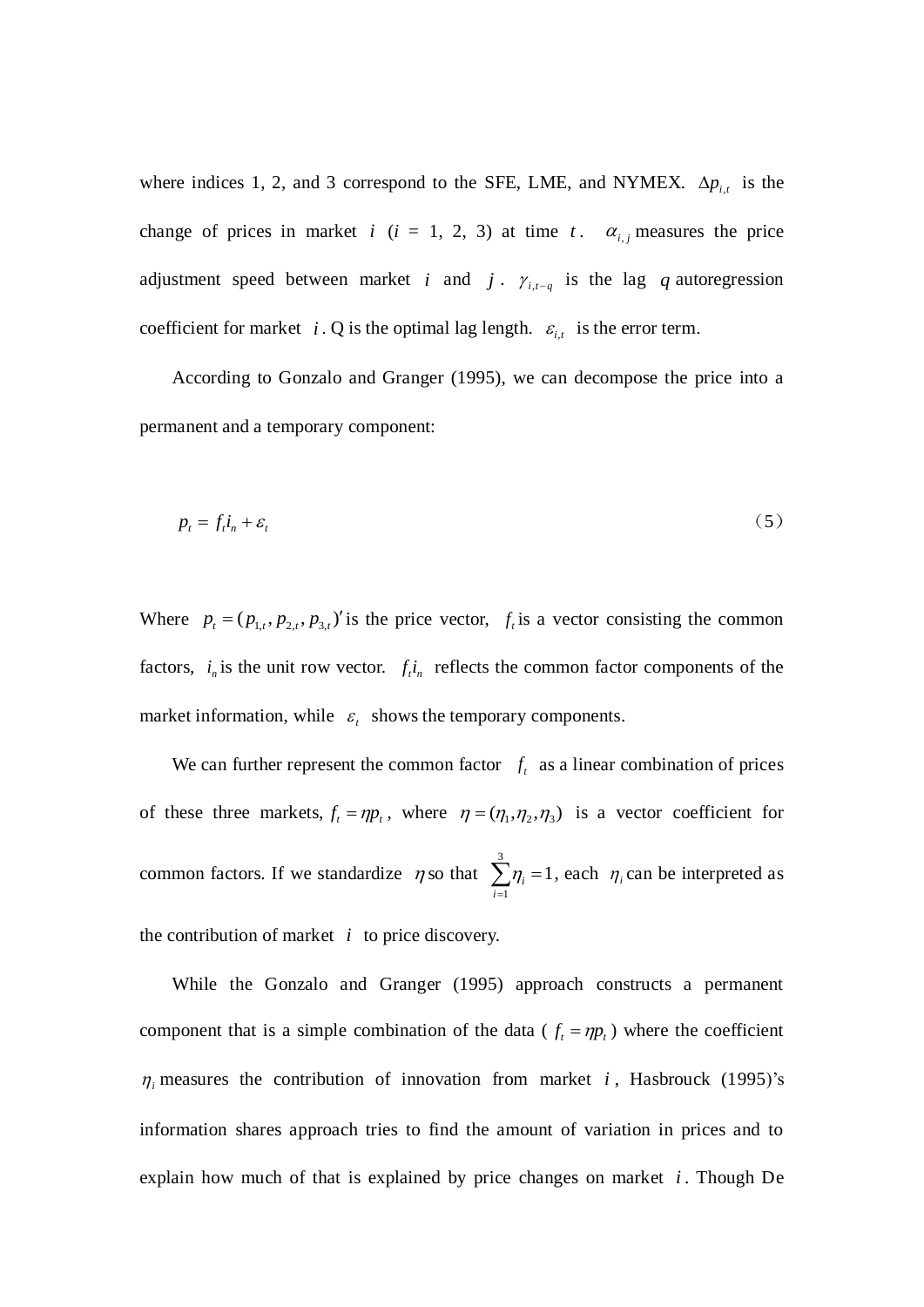Jong (2002) believes that Hasbrouck (1995)'s information shares approach provides a more proper measure of the amount of information generated by each market, both approaches have their own merits. In fact, the results obtained from the two approaches are similar so long as the residual correlations in the vector error correction model are relatively small. On the other hand, if the residuals between the markets are correlated, these two approaches provide different results. To make our results robust, we also quantify the contribution of each market to the price discovery process using the Hasbrouck information shares approach.

The Hasbrouck (1995) approach starts from the following vector moving average:

$$
\Delta P_t = \Psi(L)\varepsilon_t \tag{6}
$$

Where  $P_t = (SH_t, LD_t, NY_t)$  is a 3 × 1 vector,  $\Psi(L)$  is a matrix polynomial in the lag operator.  $\varepsilon_t = (\varepsilon_{1t}, \varepsilon_{2t}, \varepsilon_{3t})'$  is a zero-mean vector of serially uncorrelated disturbances with covariance matrix  $\Pi$ .  $\Psi(1)$  is the sum of the moving average coefficients.  $\Psi(1)\varepsilon$ , constitutes the long-run impact of a disturbance on each of the prices. Let  $\psi$ denote the common row vector in  $\Psi(1)$ , and it can be shown that the elements of  $\psi$ sum to unity.

According to Hasbrouck (1995),  $\psi \varepsilon_t$  is the permanent component of the futures price changes due to the arrival of new information. The variance of this term is  $\sigma_f^2 = \psi \Pi \psi'$  $f_f^2 = \psi \Pi \psi'$ . If the covariance matrix  $\Pi$  is diagonal, then the information share of i<sup>th</sup> market is given by  $S_i = \psi_i^2 \sigma_i^2 / \sigma_f^2$ , where  $\psi_i$  is i<sup>th</sup> element of  $\psi$ , and  $\sigma_i^2$  is the i<sup>th</sup> element in the diagonal of  $\Pi$ . If the covariance matrix  $\Pi$  is not diagonal, then  $S_i$  is not uniquely defined. Under this circumstance, Hasbrouck (1995) suggests a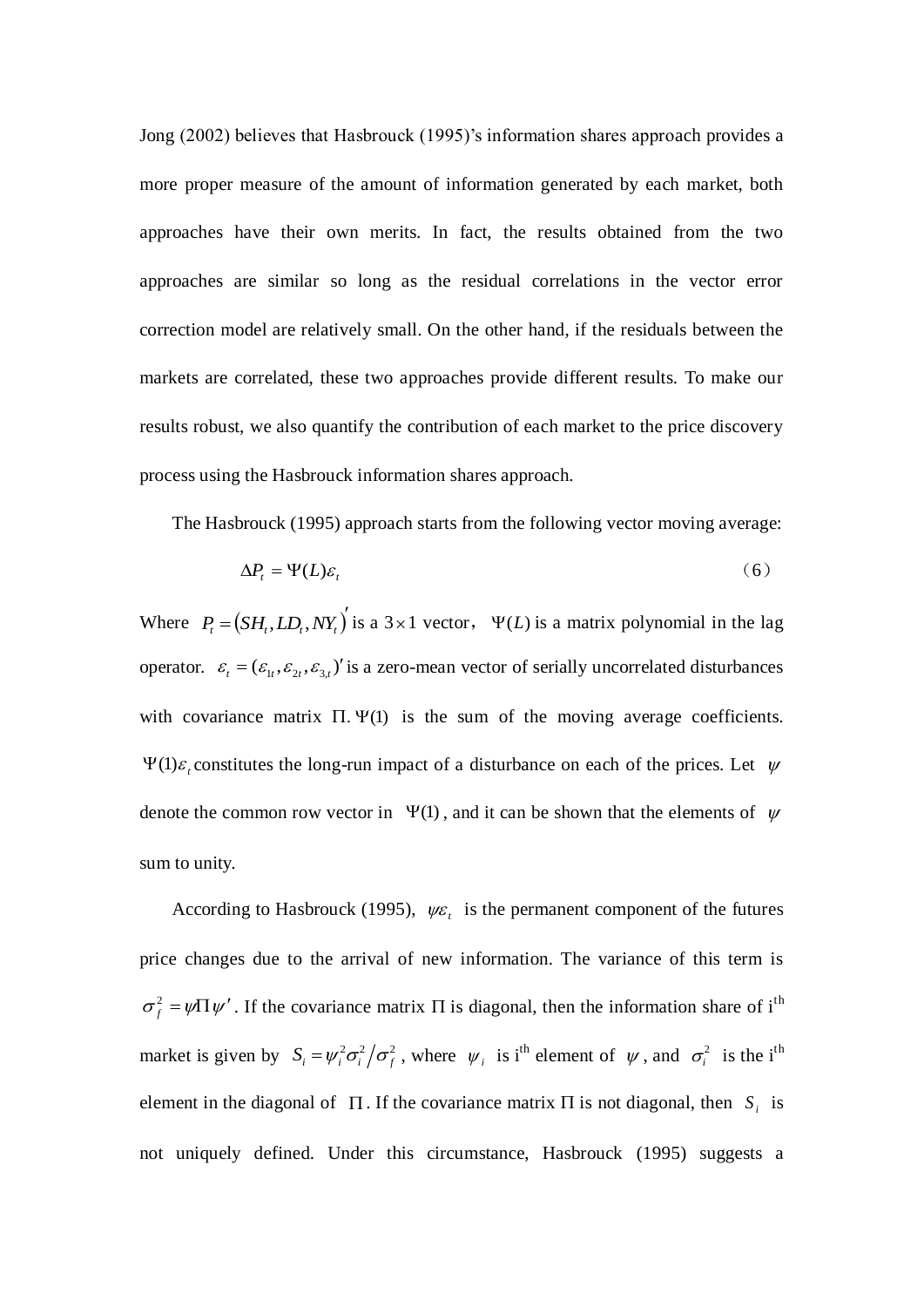procedure to establish upper and lower bounds by using the Cholesky factorization of the covariance matrix. This is achieved by decomposing the covariance matrix  $\Pi$ into a lower triangular matrix F such that  $\Pi = FF'$ . The proportion of the new information contributed by each market *i* can be determined by  $S_i = (\llbracket \psi F \rrbracket_i)^2 / \sigma_f^2$ , where  $[\psi F]_i$  is the i<sup>th</sup> element of the row matrix  $\psi F$ . An upper (lower) bound for a market's information share can be obtained by permuting  $\psi$  and  $\Pi$  to place that market's price first (last).

Using both Gonzalo and Granger (1995) and Hasbrouck (1995) methods, we estimate the proportion of the new information attributable to each market in Table 7. Because the Shanghai market closes before London or New York market opens, we need to mitigate the problem caused by the non-synchronized data. We achieve this goal by averaging two price series,  $(SH_t, LD_t, NY_t)$  and  $(SH_{t+1}, LD_t, NY_t)^{11}$ .

# *Table 7 here*

From Table 7, we find using the Gonzalo-Granger (1995) common factor approach that the SFE contributes about 25% of the price discovery and the NYMEX a little higher at about 29%, while the LME contributes about 47%. The LME still dominates in price discovery in the copper futures market. Though the information share attributable to the Shanghai futures market is the least of the three, it is not

 $11$  Using non-synchronized data can be a problem. To deal with this issue, we have created two data sets of time series, depending on the opening sequence of the exchanges. We average these two time series when applying Hasbrouck method to mitigate the non-synchronized data problem. Figuerola-Ferretti and Gilbert (2005) also has the non-synchronized data when studying price discovery in the COMEX and Sydney aluminum markets using Hasbrouck method. They try to mitigate the non-synchronized data issue by averaging daily data.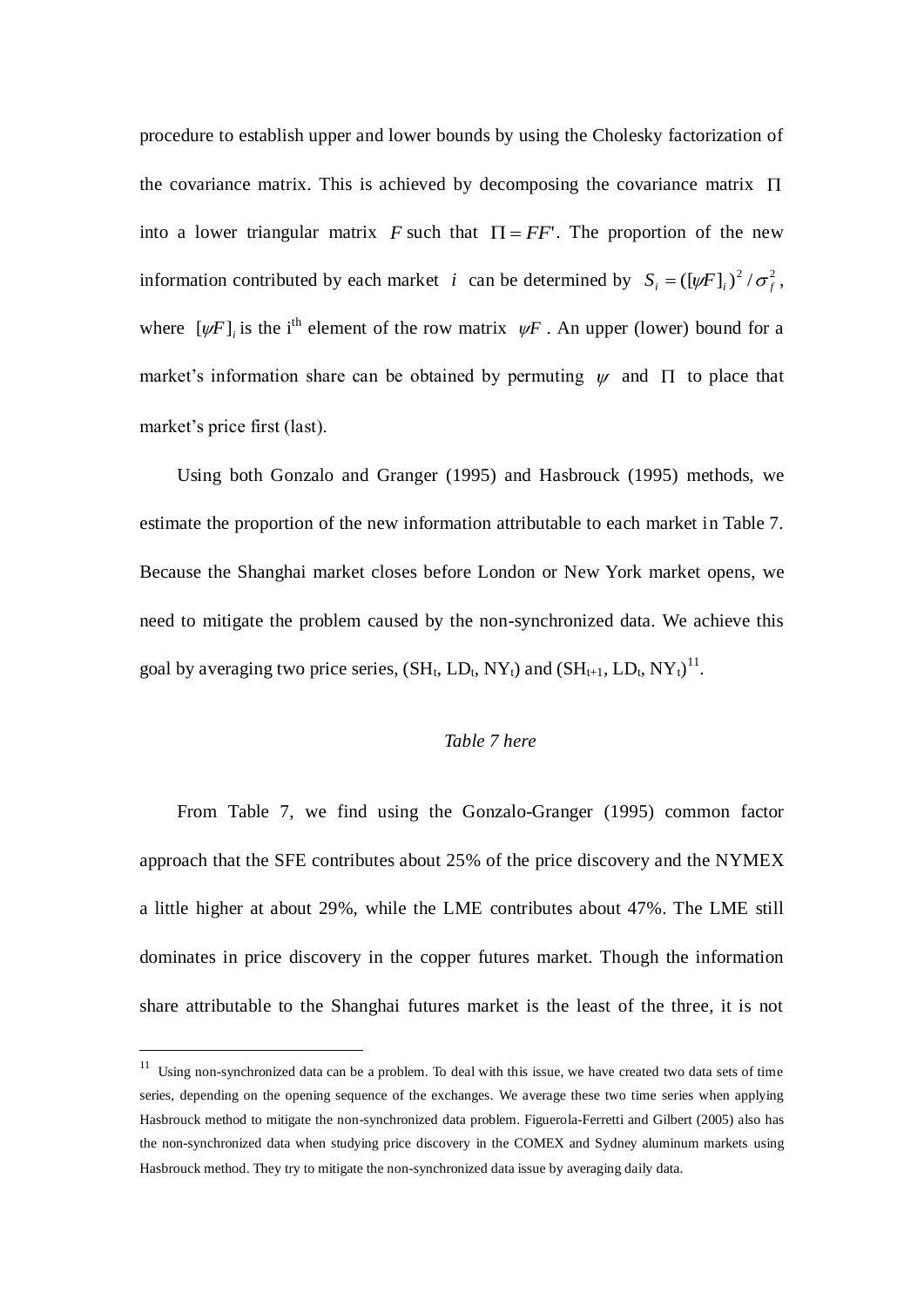much different from the NYMEX. The relatively younger Shanghai Futures Exchange has grown into a significant market in recent years, and its information content should not be ignored by the participants in the world copper market<sup>12</sup>. Table 7 also contains the information shares estimated using the Hasbrouck (1995) model<sup>13</sup>. The average information shares attributed to the SFE, LME, and NYMEX are, respectively, 24%, 49%, and  $27\%$ <sup>14</sup>. The estimations are quite consistent with the numbers from the Gonzalo-Granger model. However, the upper and lower bounds of each market's information share are quite large, indicating that cross-market errors are probably highly correlated.

Apart from the long-run relationship among the futures prices of the three markets and their contribution to the common implicit efficient price, we can also examine the short-run price dynamics by using Granger causality tests. Table 8 lists the Granger causality tests of the bilateral combination of the three markets.

## *Table 8 here*

<sup>&</sup>lt;sup>12</sup> Though foreign investors are not allowed to trade directly futures contracts on the SFE, copper futures prices of the Shanghai market are closely watched by traders around the world as China is the largest copper consumer and importer. The SFE futures prices partly reflect the demand and supply conditions in China and thus may contain information important to investors in other markets.

<sup>&</sup>lt;sup>13</sup> High contemporaneous correlations are expected as a result of using daily data, which makes Hasbrouck method ineffective (See Baillie et. al., 2002). On the other hand, Baillie et. al. (2002) argues for using the mean of the bounds in Hasbrouck method to resolve the interpretational ambiguities. Many other papers applying Hasbrouck method to study price discovery use daily or even higher frequency data. For example, Ates and Wang (2005) uses daily data. Covrig, Ding and Low (2004) uses tick data. Roope and Zurbruegg (2002) uses 5-min series.

<sup>&</sup>lt;sup>14</sup> We have also estimated the information contribution by each market using the electronic trading data from June 1, 2006 to December 31, 2008. We find that the information shares attributed to the SFE, LME and NYMEX are 22.9%, 52.8%, and 24.2%, respectively.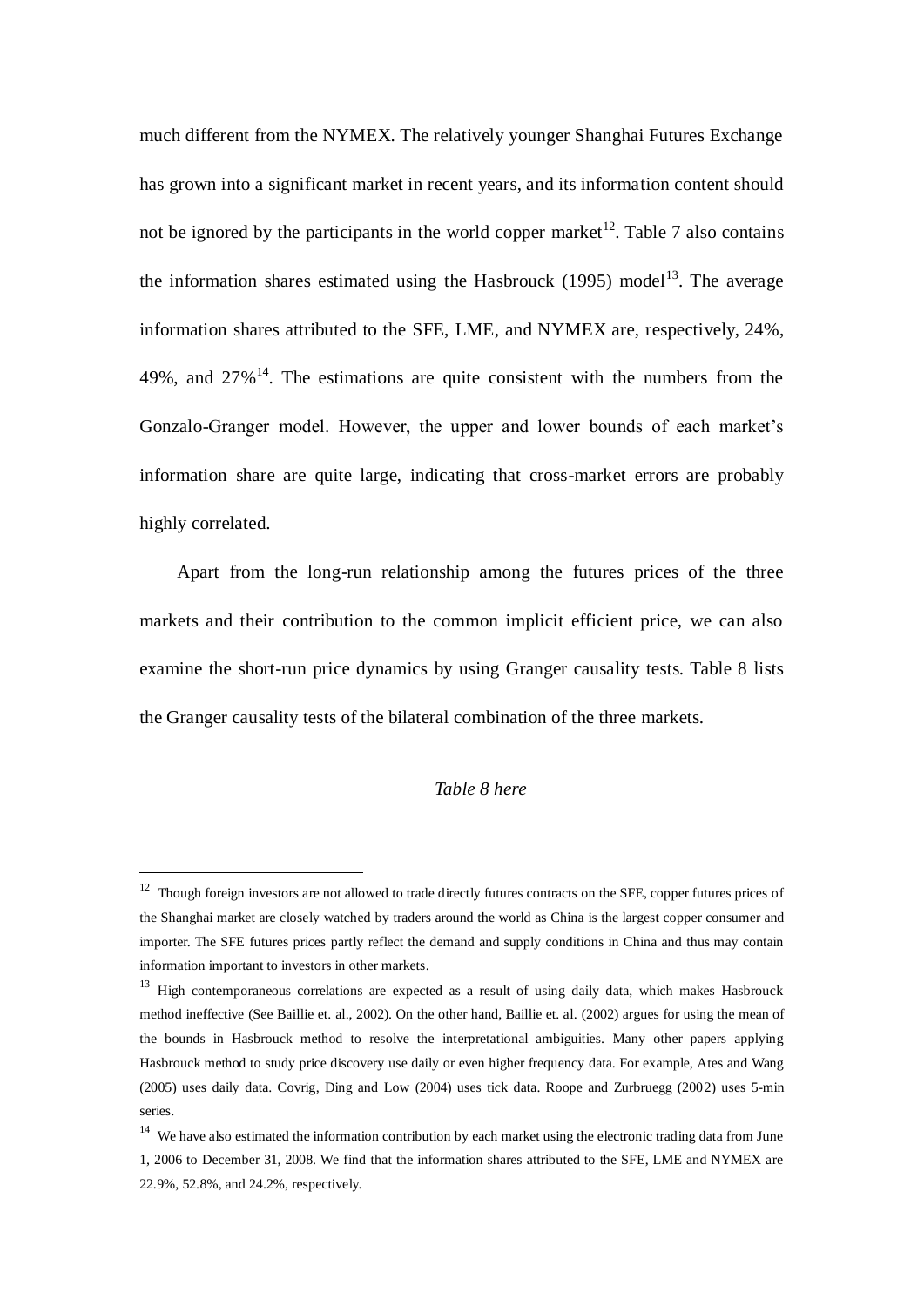The statistics in Table 8 reject the null hypothesis that past prices of one market do not affect the current prices of another market. We conclude that there is a two-way Granger causality for every pair of prices. But the F-statistics seem to suggest that the London market or New York market has a stronger impact on the Shanghai market than the Shanghai market has on London or New York. These conclusions are consistent with the finds when we evaluate the information contribution by each market using the Gonzalo and Granger approach or the Hasbrouck approach.

## **Conclusion**

This paper investigates the price discovery process of the copper futures contracts traded on the three largest copper futures markets: the London Metal Exchange, the Shanghai Futures Exchange, and the New York Mercantile Exchange. Using both Gonzalo and Granger (1995) and Hasbrouck (1995) methods, we find that London still dominates in the price discovery process. The information attributable to London copper futures market is over 45%. Though a newcomer, the Shanghai Futures Exchange has grown to such an importance that it is no longer an irrelevant player in the world copper market. Given that the Shanghai Futures Exchange has already surpassed the New York Mercantile Exchange to become the second largest copper futures market, this result is largely expected. On the other hand, its information share in the price discovery process is still smaller than the New York market. While the information attributable to the New York market is close to 30%, the Shanghai market only contributes less than one quarter of the price discovery.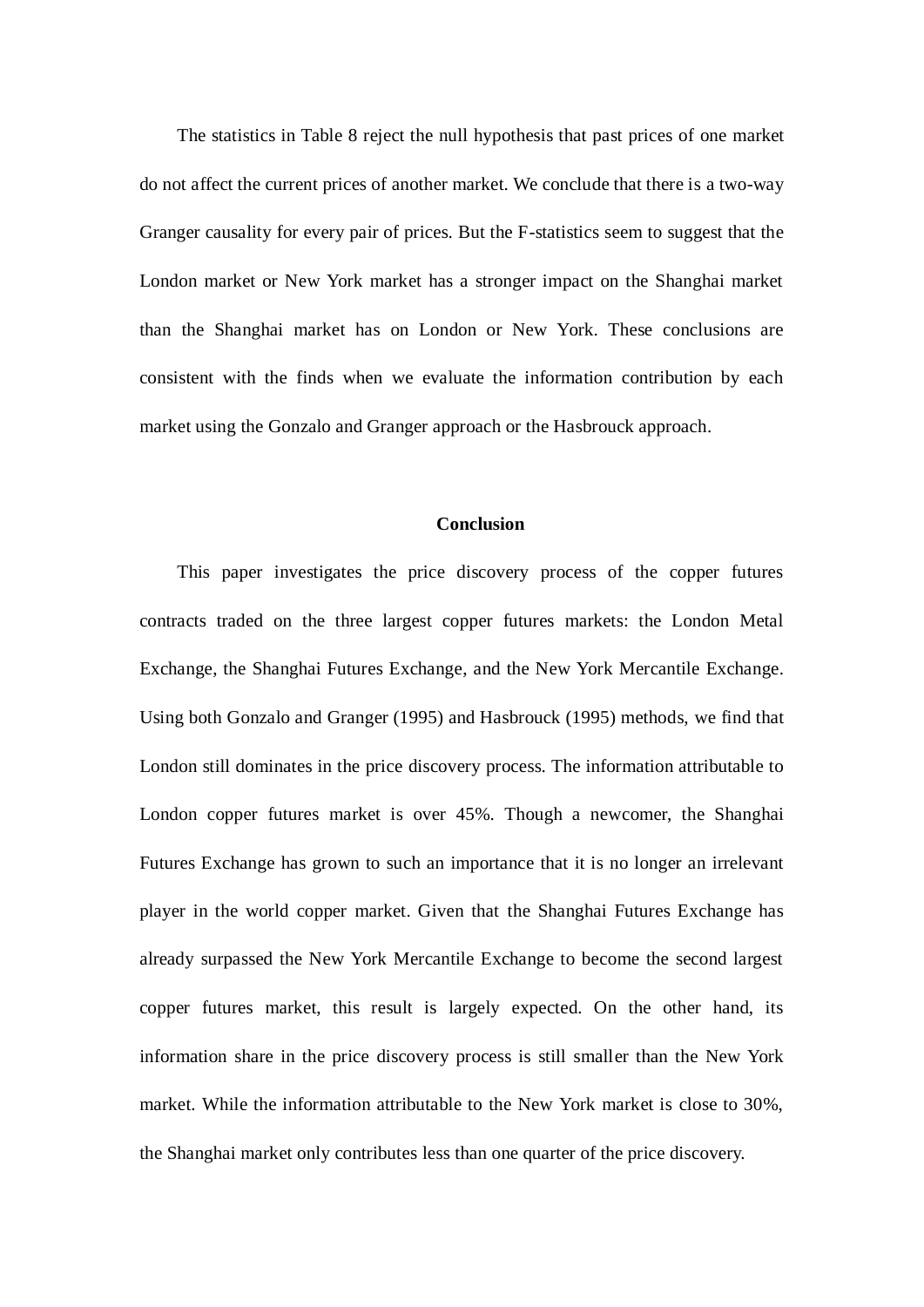The information content of the SFE seems to be inconsistent to the role that China plays in the copper consumption market as well as in the copper trading volume. One possible reason is that the Chinese futures market is still not completely open to the outside. Foreign investors are not allowed to participate in futures trading directly in China. Another reason is the lack of institutional investors in the Chinese futures market. By the end of 2007, there were only total 4280 institutional accounts, or only 2.18 percent of the total accounts. These suggest that there is still room for improvement in efficiency in the Chinese futures market. Opening the Chinese futures market to global institutional investors probably will enhance its price discovery role in the world copper market.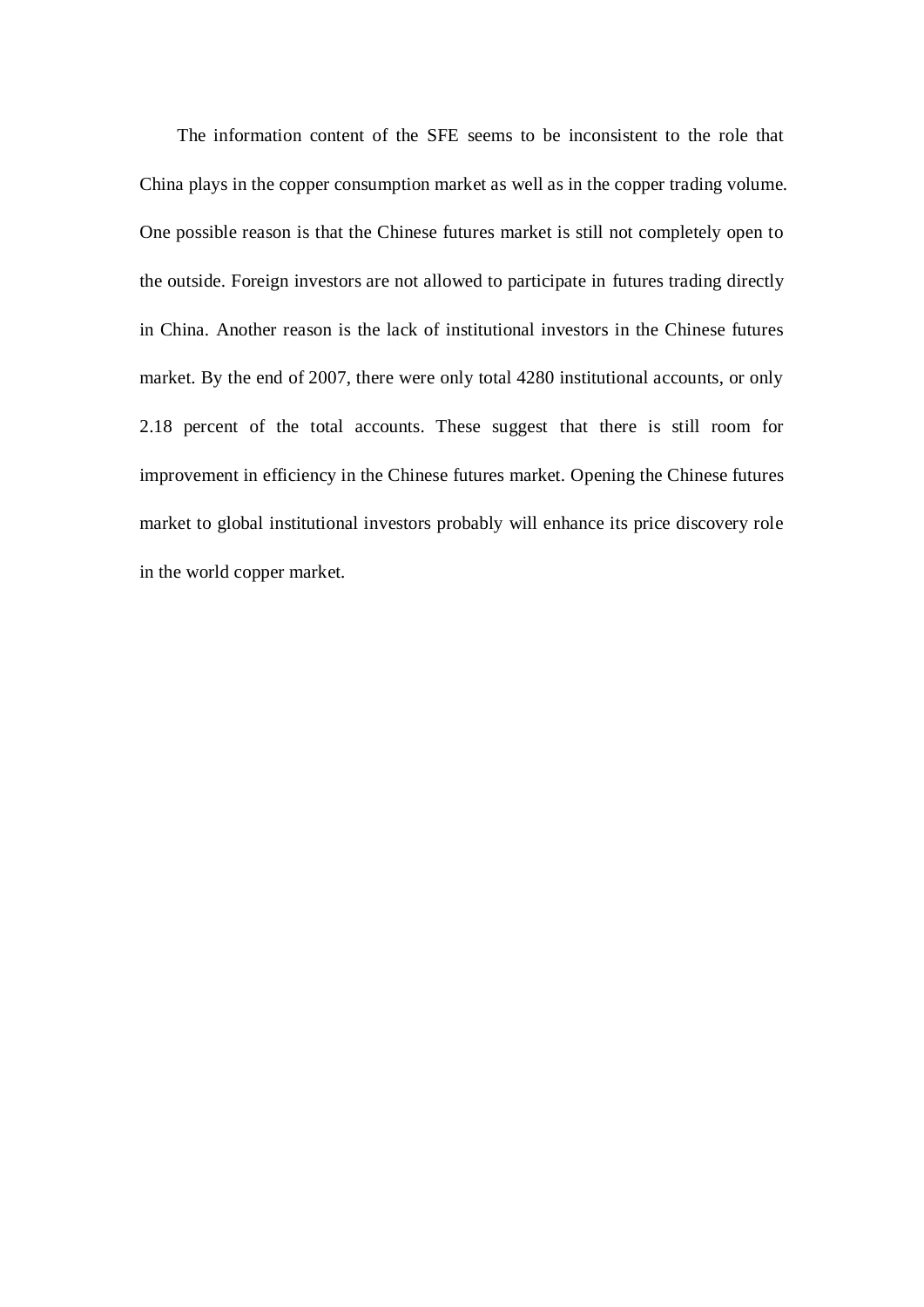#### **Bibliography**

- Ates, A., and Wang, G. (2005). Information transmission in electronic versus open-outcry trading systems: an analysis of U.S. equity index futures markets. Journal of Futures Markets, 25, 679-715.
- Baillie, R., Booth, G., Tse, Y., and Zabotina, T. (2002). Price discovery and common factor models. Journal of Futures Markets, 5, 309-321.
- Booth, G. G., Brockman, P., and Tse, Y. (1998). The relationship between US and Canadian wheat futures. Applied Financial Economics, 8, 73-80.
- Chan, K., And Y. C. Chan.(1993). Price volatility in the Hong Kong stock market: a test of the information and trading noise hypothesis. Pacific-Basin Finance Journal. 1, 189-202.
- Covrig, V., Ding, D., and Low, B.S. (2004). The Contribution of a satellite market to price discovery: evidence from the Singapore exchange. Journal of Futures Markets, 24, 981-1004.
- De Jong, F. (2002). Measures of contributions to price discovery: a comparison. Journal of Financial Markets, 5, 323 – 327.
- Ding, D. K., Harris, F.H., Lau, S.T., & McInish, T.H. (1999). An investigation of price discovery in informationally-linked markets: equity trading in Malaysia and Singapore. Journal of Multinational Financial Management, 9, 317 – 329.
- Engle, R.F., and Granger, C.W.J. (1987). Co-integration and error correction: representation, estimation, and testing. Econometrica 55, 251-276.
- Fama, E.(1965). The behavior of stock market prices. Journal of Business, 38, 34-105.

Figuerola-Ferretti, I., and Gilbert, C. (2005). Price discovery in the aluminum market. Journal of Futures Markets, 25, 967-988.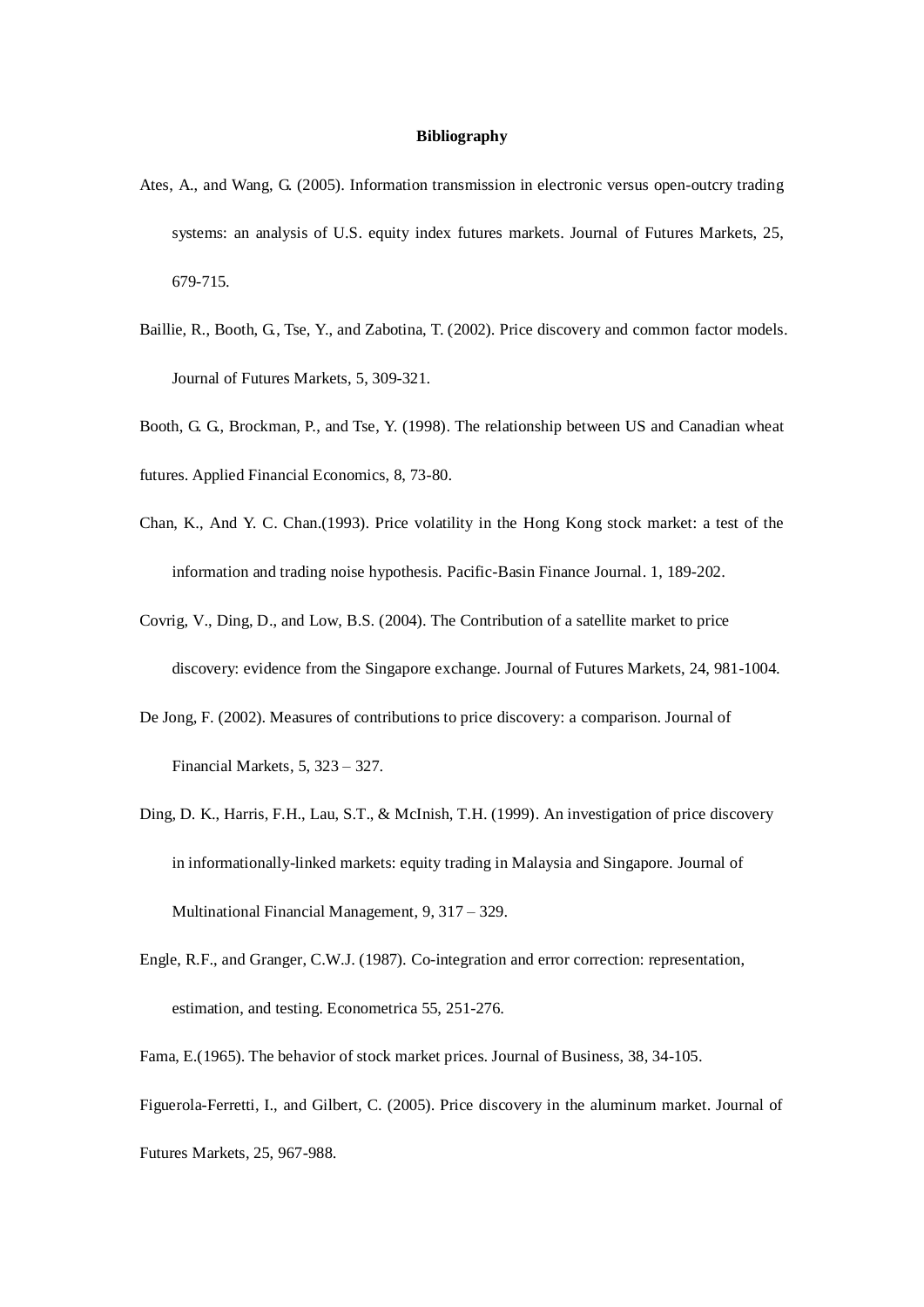- French, K. R., and Roll, R. (1986). Stock return variances: the arrival of information and the reaction of traders. Journal of Financial Economics, 17, 5-26.
- Garbade,K.D., and Silber,W.L.(1979). Dominant and satellite: a study of dually-traded securities. Review of Economics and Statistics, 61, 455-460.
- Gonzalo, J., and Granger, C. (1995). Estimation of common long-memory components in cointegrated systems. Journal of Business and Economic Statistics, 13, 1-9.
- Harris, F. H. deB., McInish, T. H., Shoesmith, G. L., and Wood, R. A. (1995). Cointegration, error correction, and price discovery on informationally linked security markets. Journal of Financial and Quantitative Analysis, 30, 563–579.
- Hasbrouck, J. (1995). One security, many markets: determining the contributions to price discovery. Journal of Finance, 50, 1175–1199.
- Hua, R., and Chen, B. (2007). International linkages of the Chinese futures markets. Applied Financial Economics.
- Johansen, S.(1988). Statistical analysis of cointegrating vectors. Journal of Economic Dynamics and Control, 12, 231 - 254.
- Kwiatowski, D., Phillips, P. C. B., Schmidt, P., and Shin, Y. (1992). Testing the null hypothesis of stationality against the alternative of a unit root: how sure are we that economic time series have a unit root? Journal of Econometrics, 159 – 178.
- McMillan, David G. (2005). Cointegrating behavior between spot and forward exchange rates. Applied Financial Economics, 15, 1135 – 1144.
- Pattarin, F., and Ferretti, R. (2004). The Mib30 index and futures relationship: economic analysis and implications for hedging. Applied Financial Economics, 14, 1281 –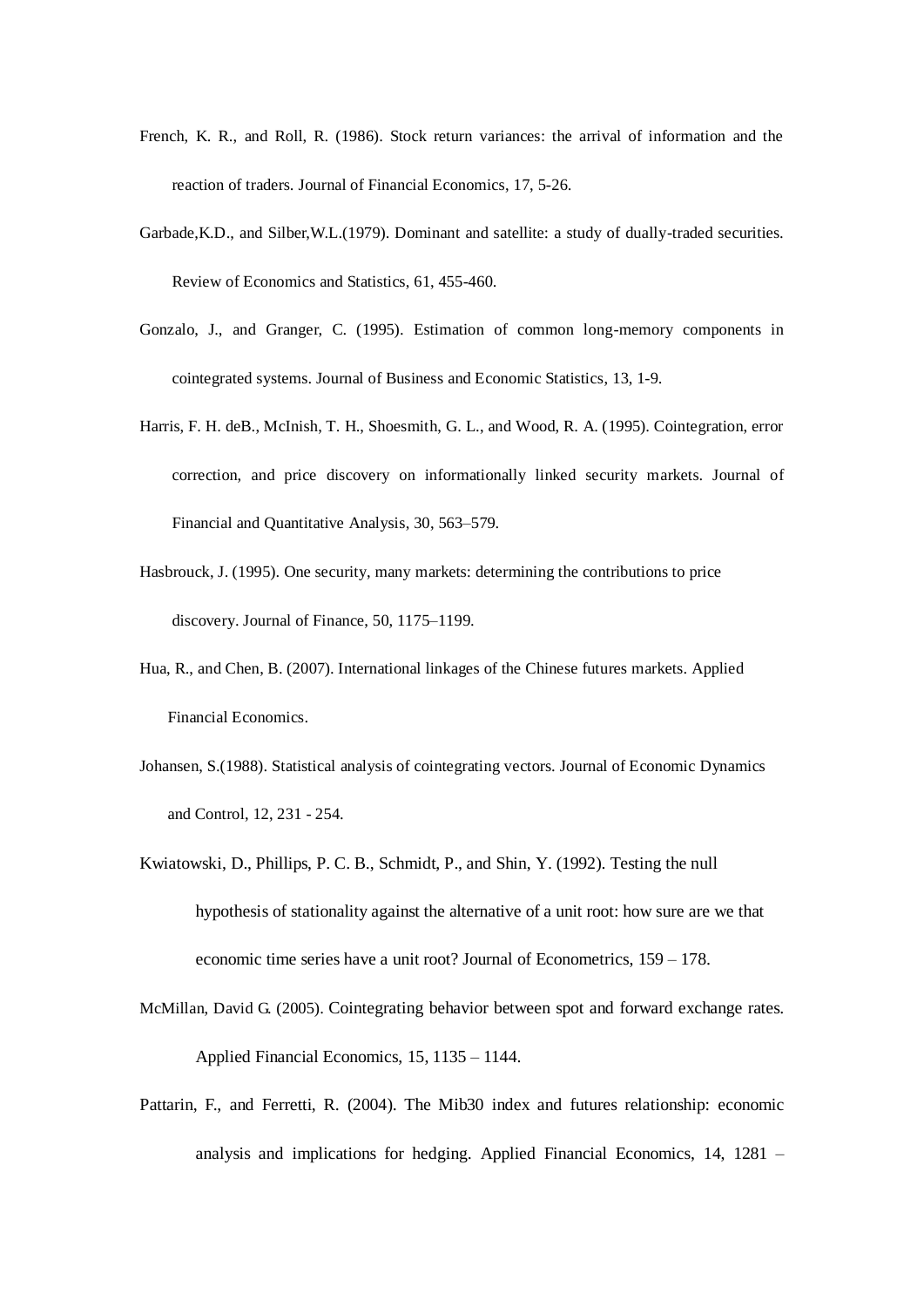- Pizzi, M. A., Economopoulos, A. J., and O'Neil, H. M. (1998). An examination of the relationship between stock index cash and futures markets: a cointegration approach. Journal of Futures Markets, 18: 297 – 305.
- Ryoo, H., and Smith, G. (2004). The impact of stock index futures on the Korean stock market. Applied Financial Economics, Volume 14, No. 4, 243-251
- Roope, M., and Zurbruegg, R. (2002). The intra-day price discovery process between the Singapore exchange and Taiwan futures exchange. Journal of Futures Markets, 22, 219 -240.
- Wang and Ke (2005). Efficiency tests of agricultural commodity futures markets in China. The Australian Journal of Agricultural and Resource Economics, 49, 2005, 125-141
- White, Halbert (1980). A heteroscedasticity-consistent covariance matrix estimator and a direct test for heteroscedasticity. Econometrica, Vol. 48, 1980, 817-838
- Xu, X. E., Fung, H.G. (2005). Cross-market linkages between U.S. and Japanese precious metals futures trading. Journal of International Financial Markets, 15, 107-124.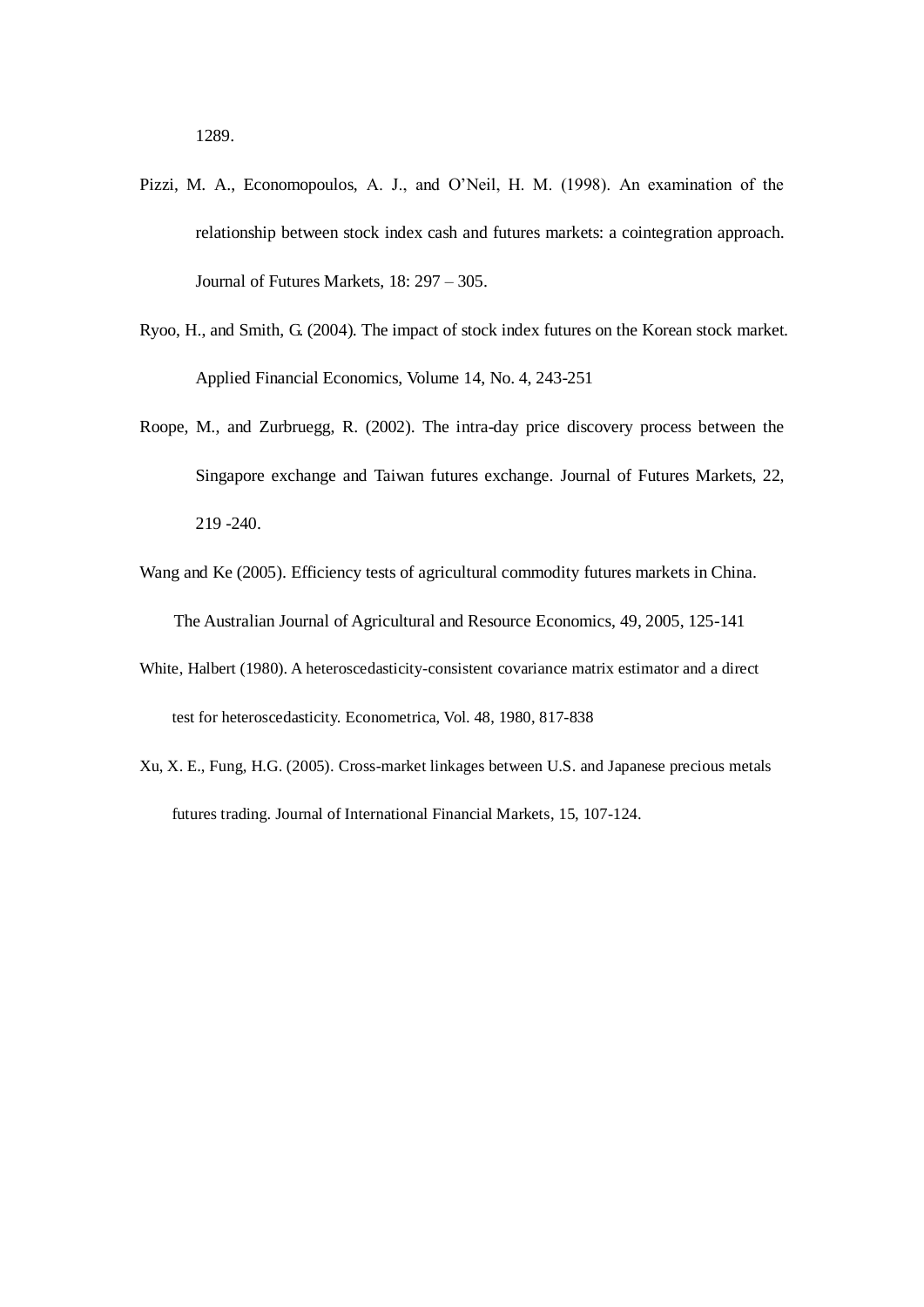| Exchanges  | Opening | Closing  | <b>Contract Months</b> |
|------------|---------|----------|------------------------|
| <b>SFE</b> | 9:00    | 15:00    | $1-12$ months          |
| LME        | 20:00   | $0: 55*$ | 3, 15, 27 months       |

NYMEX 21: 10 2: 00\* 1-12 months

Table 1 Floor Trading Time of Copper Futures Contracts

Note: All have been converted into Beijing time.

\*represents the time in the next day.

|                    | <b>SFE</b>   | LME          | <b>NYMEX</b>  |
|--------------------|--------------|--------------|---------------|
| Mean               | 0.000129     | 0.000154     | 0.000157      |
| Median             | 0.00         | 1.21E-05     | 0.00          |
| Standard deviation | 0.0149       | 0.0176       | 0.0185        |
| <b>Skewness</b>    | $-0.2113$    | $-0.6658$    | $-0.7640$     |
| Kurtosis           | 5.36         | 13.99        | 13.02         |
| JB                 | $616.55$ [0] | 13114.65 [0] | $1106.73$ [0] |
| Q(24)              | 83.89 [0]    | 89.22 [0]    | 82.68 [0]     |
| $Q^2(24)$          | 4158.30 [0]  | 1326.90[0]   | 957.67 [0]    |

#### Table 2 Descriptive Statistics of Futures Returns

Note: the yield changes equal  $\ln(C_i) - \ln(C_{i-1})$ , where  $C_i$  denotes the closing price on day t. JB denotes Jarque-Bera statistics. Q(24) denotes the 24 lag Ljung-Box Q-statistics for serial correlation. Values in square brackets are corresponding probabilities.

|                       | <b>SFE</b> | <b>LME</b> | <b>NYMEX</b> |
|-----------------------|------------|------------|--------------|
| Volatility during the | 1.71E-04   | 1.44E-04   | 1.53E-04     |
| trading period        |            |            |              |
| Volatility during the | 683.39E-04 | 1.30E-04   | 1.42E-04     |
| non-trading period    |            |            |              |

#### Table 3 Comparison of Volatilities in Trading and Non-trading Period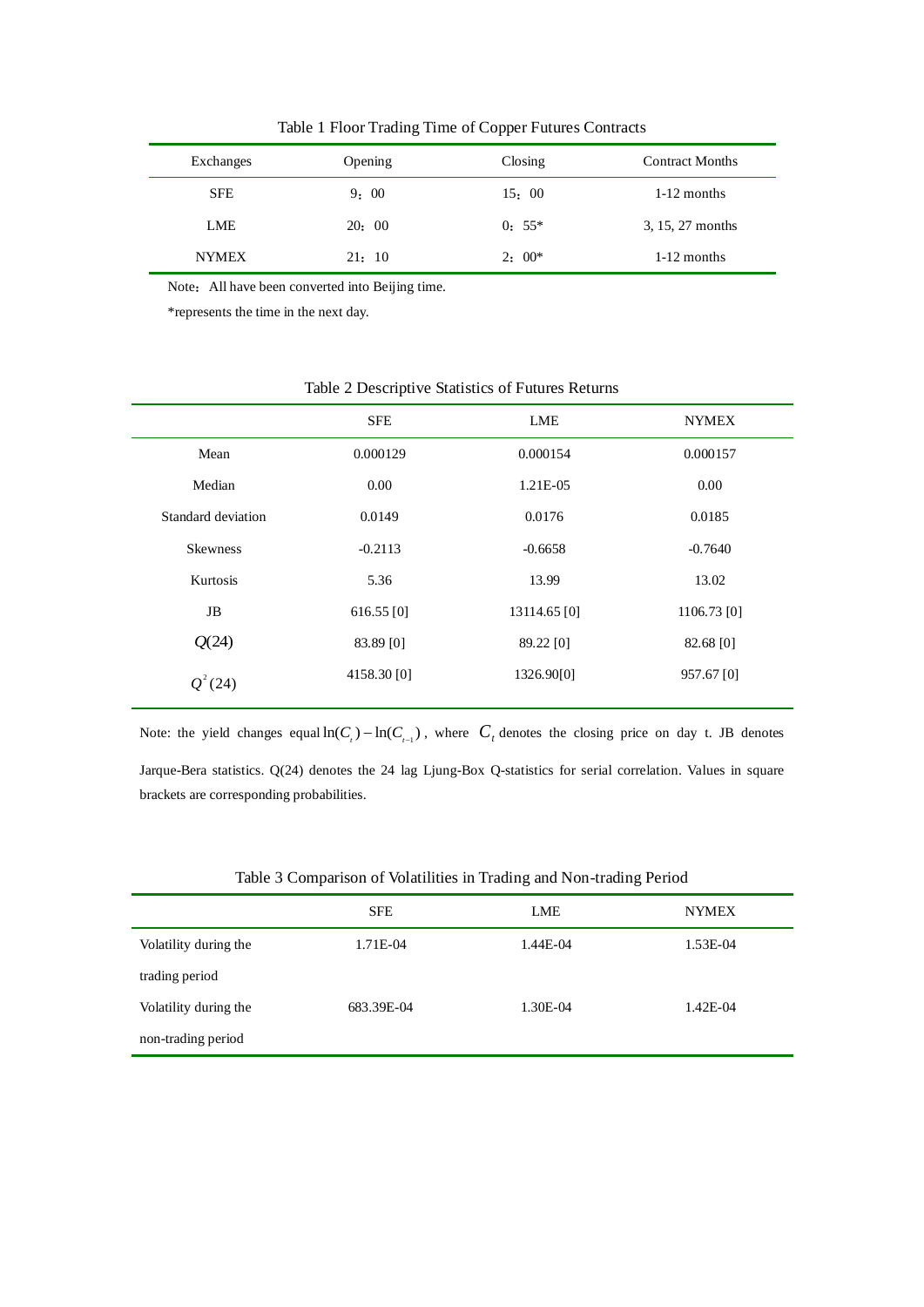| $14010 + 1210 + 01111 + 10000 + 10000$ |          |          |              |  |
|----------------------------------------|----------|----------|--------------|--|
|                                        | SFE      | LME      | <b>NYMEX</b> |  |
| $\mathbf{r}$                           | $-0.99$  | $-0.98$  | $-0.95$      |  |
| $\Delta F$                             | $-19.90$ | $-21.84$ | $-21.99$     |  |

Table 4 ADF Unit Root Tests

*Note: the critical value for 5% level of significance is -2.86 with no trend.*

Table 5 Cointegration Test of the Price Series  $(SH_t, LD_t, NY_t)$ 

| Null              | $\lambda_{trace}$ | 5% Critical | 1% Critical | $\lambda_{\text{Max}}$ | 5% Critical | 1% Critical |
|-------------------|-------------------|-------------|-------------|------------------------|-------------|-------------|
| <b>Hypothesis</b> |                   | Value       | Value       |                        | Value       | Value       |
| $r \leq 0$        | 173.75            | 29.68       | 35.65       | 129.18                 | 20.97       | 25.52       |
| $r \leq 1$        | 44.57             | 15.41       | 20.04       | 43.60                  | 14.07       | 18.63       |
| $r \leq 2$        | 0.97              | 3.76        | 6.65        | 0.97                   | 3.76        | 6.65        |

*Note:*  $\lambda_{\text{trace}}$  and  $\lambda_{\text{Max}}$  are the statistics for the trace test and maximum eigenvalue test, respectively.

*We use Akaike Information Criterion (AIC) to select the lag length.*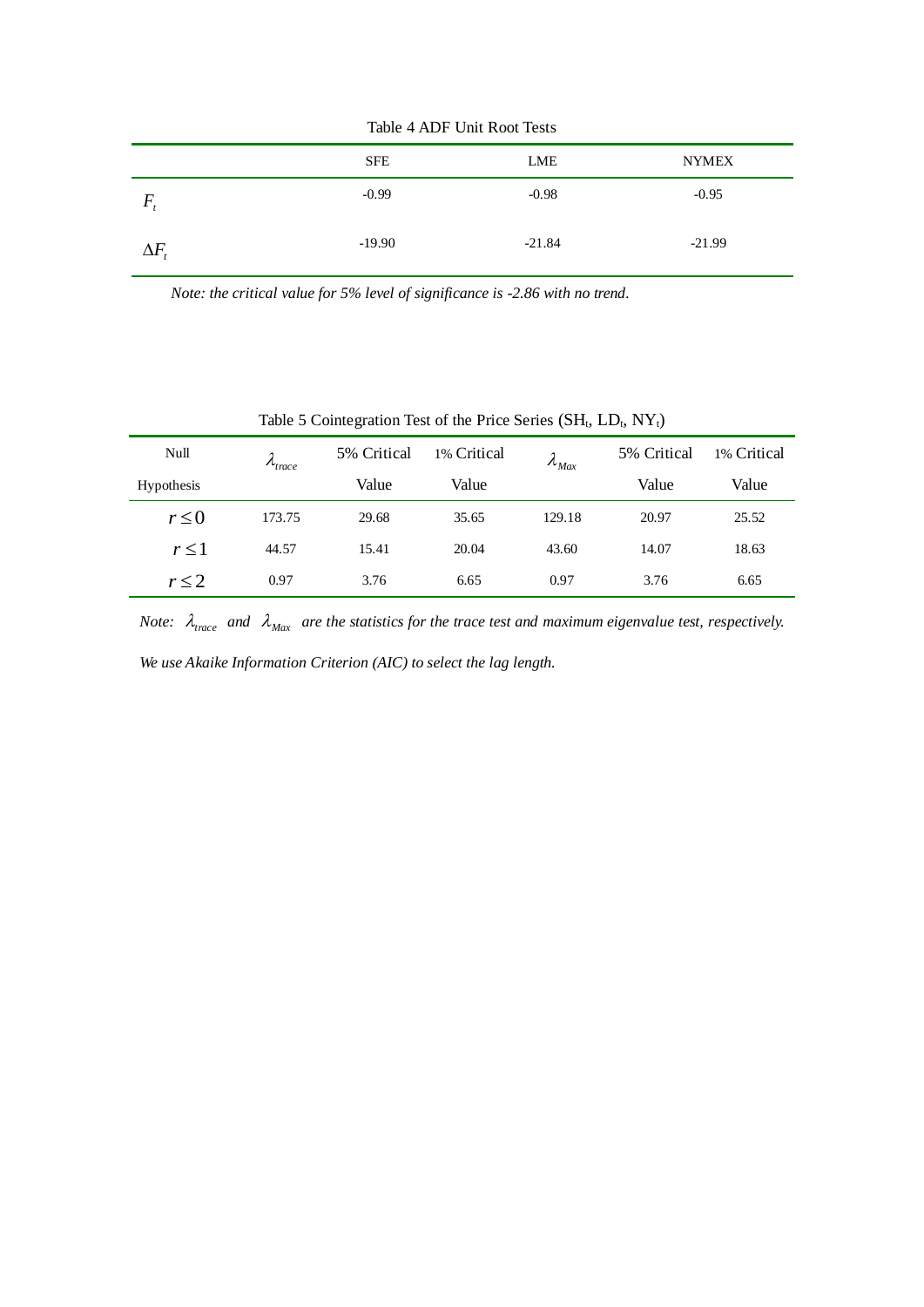| <b>Explanatory Variables</b> |                 |           |             |                      |             |                  |  |
|------------------------------|-----------------|-----------|-------------|----------------------|-------------|------------------|--|
|                              | $(1) \Delta SH$ |           |             | (2) $\triangle LD$ , |             | (3) $\Delta N Y$ |  |
| 参数                           | Coefficient     | $t$ -stat | Coefficient | $t$ -stat            | Coefficient | $t$ -stat        |  |
| $\mu$                        | 0.0041          | 3.89      | $-0.0061$   | $-4.32$              | $-0.0061$   | $-4.02$          |  |
| $\alpha_{1}$                 | $-0.2978$       | $-14.44$  | 0.4892      | 18.07                | 0.4918      | 16.92            |  |
| $\alpha_{2}$                 | $-0.0109$       | $-0.64$   | 0.2500      | 8.94                 | 0.3015      | 10.04            |  |
| $\beta_{.1}$                 | 0.2500          | 6.68      | $-0.4654$   | $-9.23$              | $-0.1053$   | $-2.49$          |  |
| $\beta_{.2}$                 | 0.1072          | 3.21      | $-0.2215$   | $-5.03$              | $-0.0387$   | $-0.82$          |  |
| $\gamma_{.1}$                | 0.2604          | 7.17      | 0.1294      | 2.63                 | $-0.3263$   | $-6.19$          |  |
| $\gamma_{.2}$                | 0.0853          | 2.65      | 0.0636      | 1.47                 | $-0.1504$   | $-3.24$          |  |
| $\kappa$                     | $-0.0704$       | $-2.37$   | $-0.0323$   | $-3.90$              | $-0.0436$   | $-2.99$          |  |
| $\theta$                     | 0.1065          | 3.58      | 0.1732      | 4.19                 | $-0.0393$   | $-4.42$          |  |

Table 6 Error Correction Model, Based on Equations  $(1) - (3)$